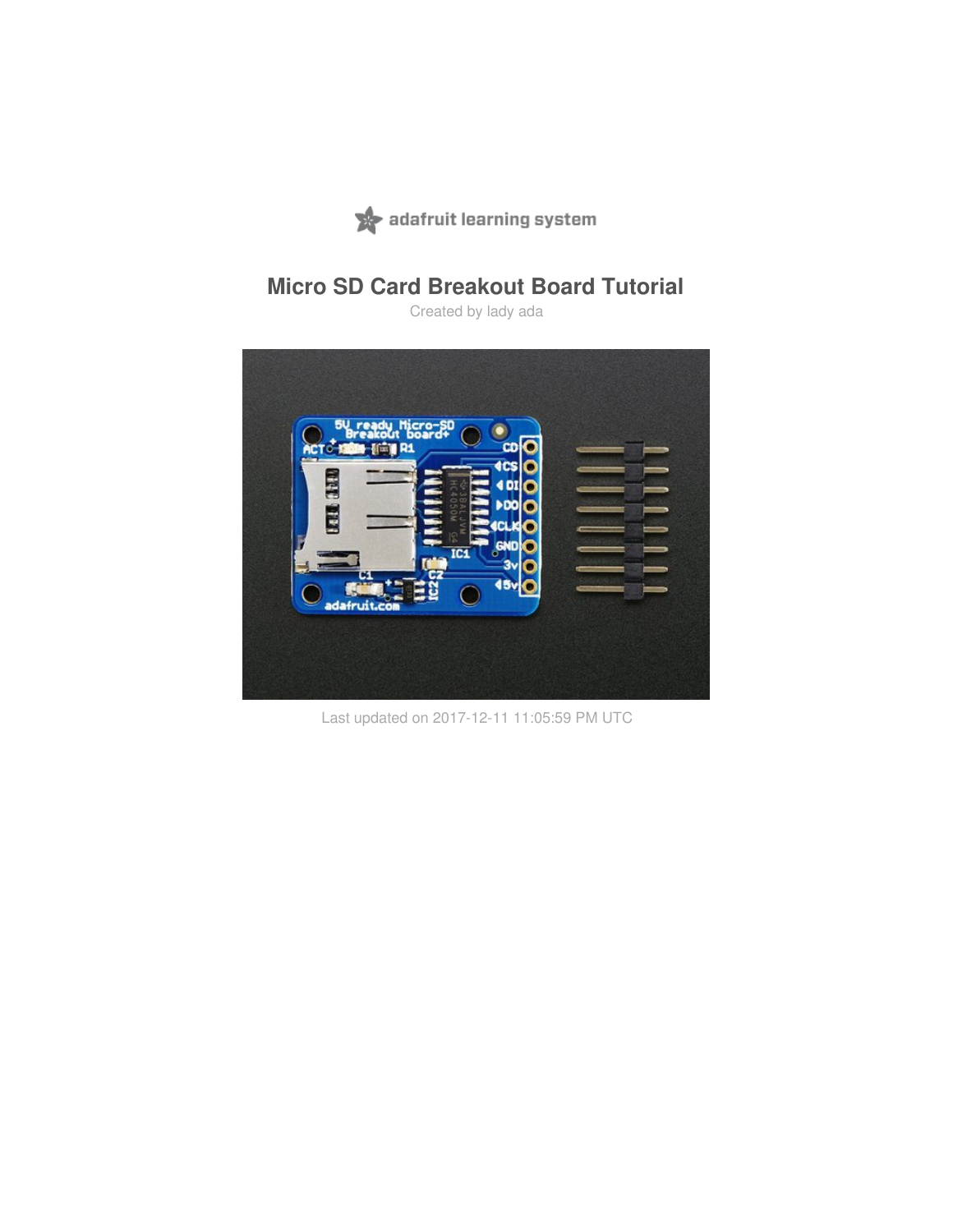### **Guide Contents**

<span id="page-1-0"></span>

| <b>Guide Contents</b>                 | $\mathbf{2}$     |
|---------------------------------------|------------------|
| Introduction                          | 3                |
| Look out!                             | 5                |
| What to watch for!                    | 5                |
| Formatting notes                      | 6                |
| <b>Arduino Wiring</b>                 | 7                |
| Arduino Library                       | 9                |
| Arduino Library & First Test          | $\boldsymbol{9}$ |
| <b>Writing files</b>                  | 12               |
| Reading from files                    | 14               |
| Recursively listing/reading files     | 15               |
| <b>Arduino Library Docs</b>           | 17               |
| Other useful functions                | 17               |
| <b>Examples</b>                       | 18               |
| More examples!                        | 18               |
| CircuitPython                         | 19               |
| Adafruit CircuitPython Module Install | 19               |
| <b>Bundle Install</b>                 | 19               |
| Usage                                 | 20               |
| Initialize & Mount SD Card Filesystem | 20               |
| Reading & Writing Data                | 21               |
| <b>List Files</b>                     | 22               |
| Download                              | 26               |
| Schematic                             | 26               |
| <b>Fabrication Print</b>              | 26               |
|                                       |                  |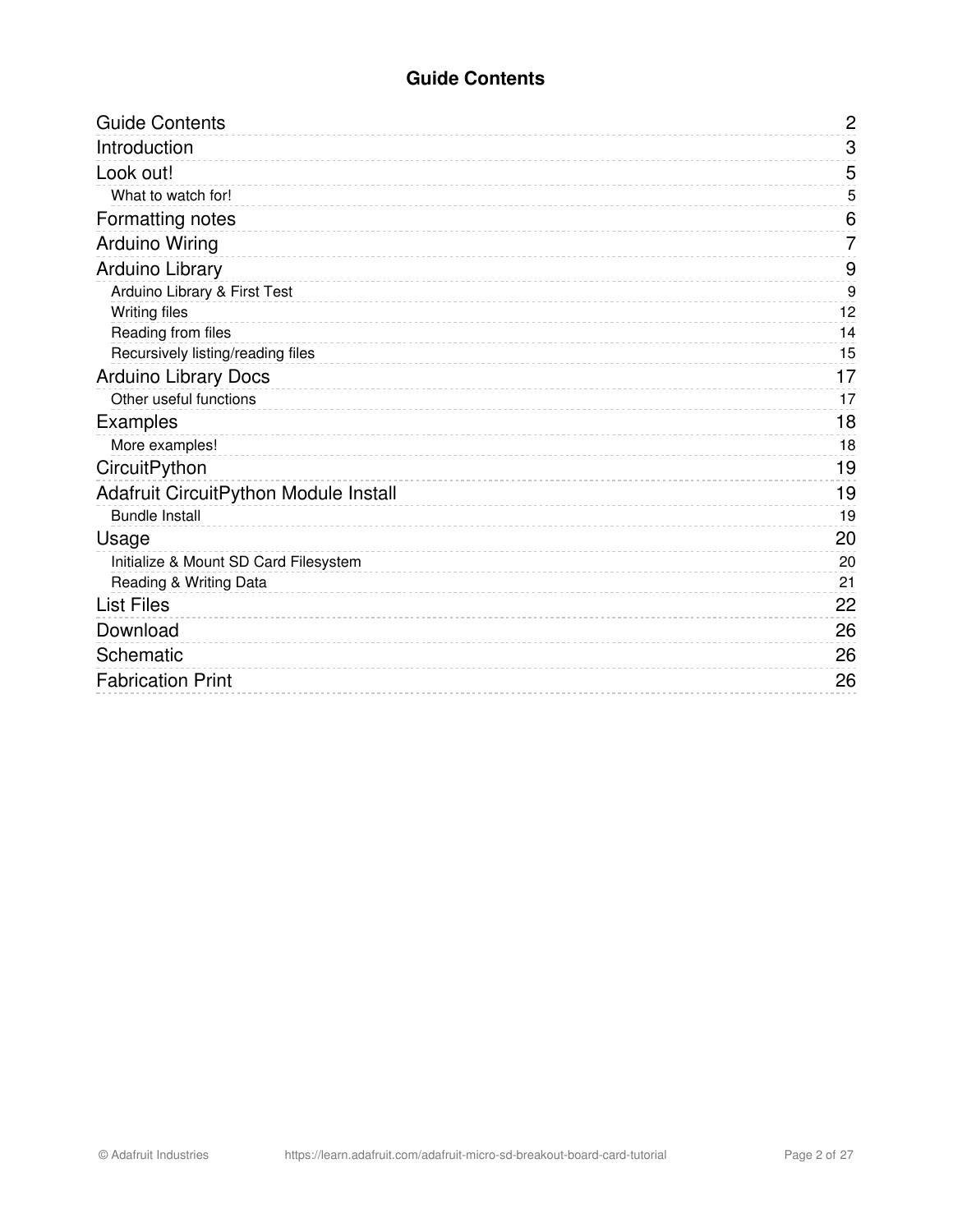### <span id="page-2-0"></span>Introduction



If you have a project with any audio, video, graphics, data logging, etc in it, you'll find that having a removable storage option is essential. Most microcontrollers have extremely limited built-in storage. For example, even the Arduino Mega chip (the Atmega2560) has a mere 4Kbytes of EEPROM storage. There's more flash (256K) but you can't write to it as easily and you have to be careful if you want to store information in flash that you don't overwrite the program itself!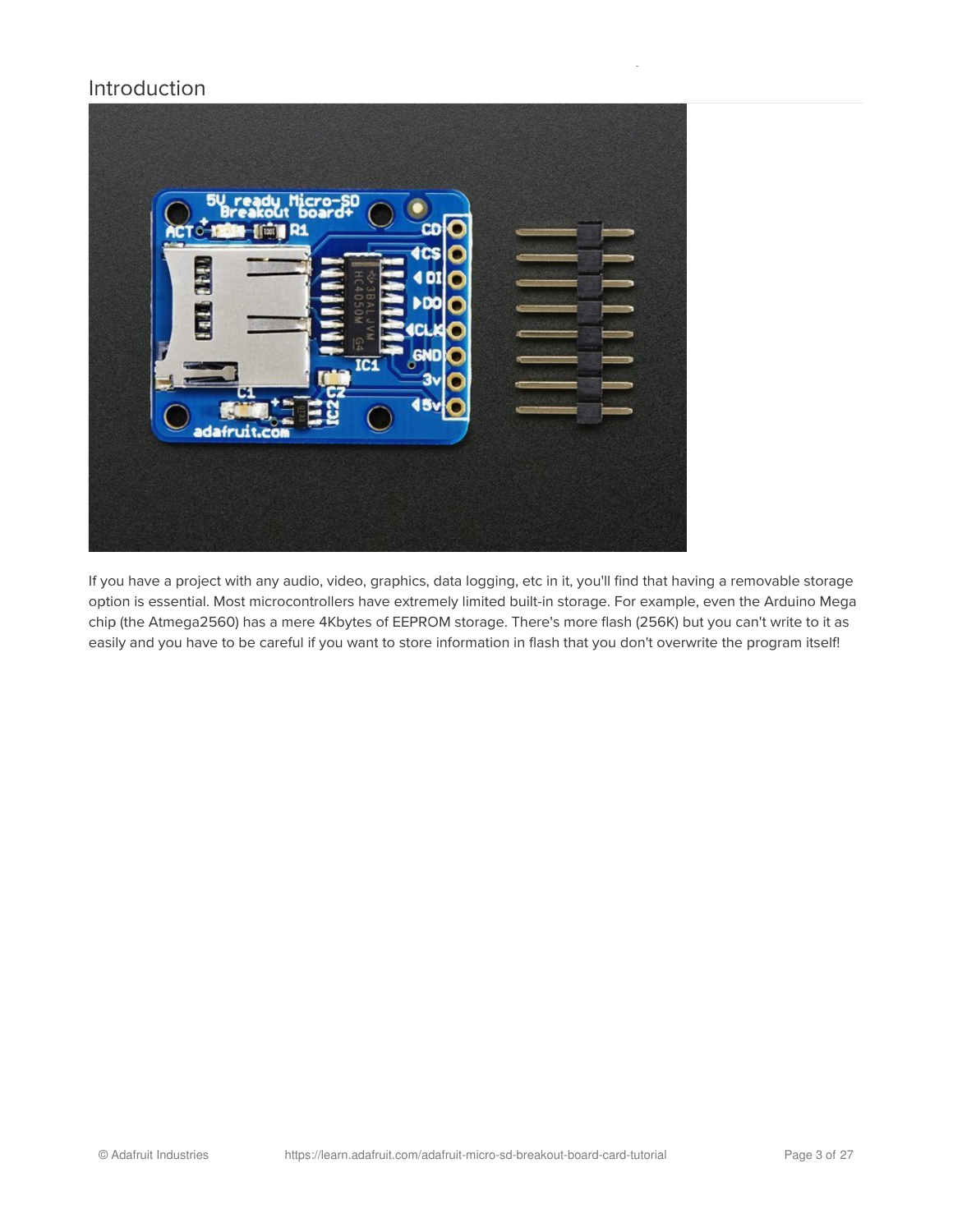

If you're doing any sort of data logging, graphics or audio, you'll need at least a megabyte of storage, and 64 M is probably the minimum. To get that kind of storage we're going to use the same type that's in every digital camera and mp3 player: flash cards! Often called SD or microSD cards, they can pack gigabytes into a space smaller than a coin. They're also available in every electronics shop so you can easily get more and best of all, many computers have SD or microSD card readers built in so you can move data back and forth between say your Arduino GPS data logger and your computer graphing software:

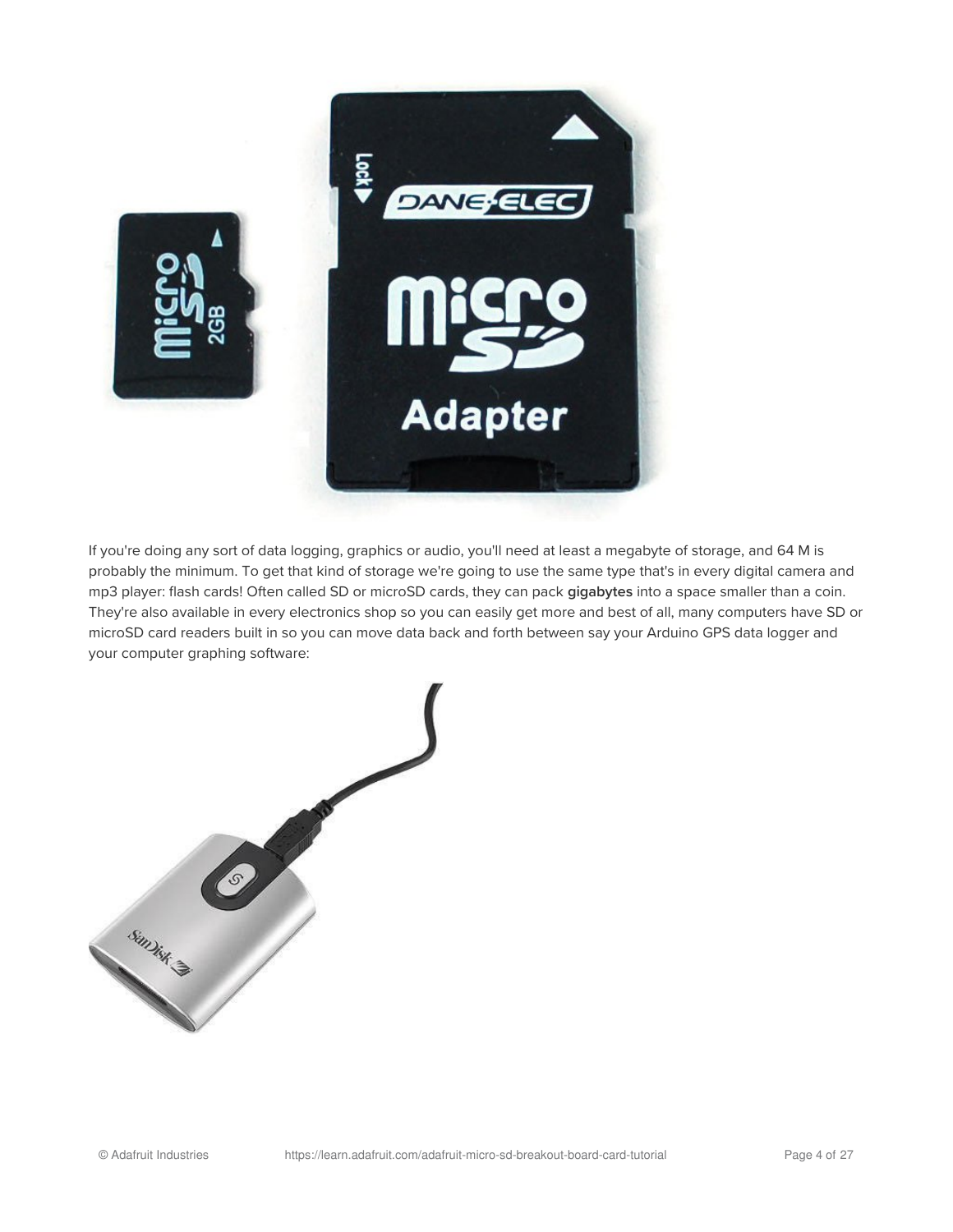### <span id="page-4-1"></span><span id="page-4-0"></span>What to watch for!

There are a few things to watch for when interacting with SD cards:

One is that they are strictly 3.3V devices and the power draw when writing to the card can be fairly high, up to 100mA (or more)! That means that you must have a fairly good 3.3V power supply for the card. Secondly you must also have 3.3V logic to interface to the pins. We've found that SD cards are fairly sensitive about the interface pins - the newest cards are edge triggered and require very 'square' transitions - things like resistor dividers and long wires will have a deleterious effect on the transition speed, so keep wires short, and avoid using resistor dividers for the 3.3V logic lines. We suggest instead using level shifters, such as HEF4050, 74LVX245 or 74AHC125 chips.

For the level shifter we use the [CD74HC4050](http://www.ti.com/product/CD74HC4050/) which has a typical propagation delay of "10ns

Secondly, there are two ways to interface with SD cards - SPI mode and SDIO mode. SDIO mode is faster, but is more complex and as far as we can tell, requires signing non-disclosure documents. For that reason, you will likely never encounter SDIO mode interface code. Instead, every SD card has a 'lower speed' SPI mode that is easy for any microcontroller to use. SPI mode requires four pins (we'll discuss them in detail later) so it's not pin-heavy like some parallel-interface components

SD cards come in two popular flavors - microSD and SD. The interface, code, structure, etc is all the same. The only differences is the size. MicroSD are much much smaller in physical size.

Third, SD cards are 'raw' storage. They're just sectors in a flash chip, there's no structure that you *have* to use. That means you could format an SD card to be a Linux filesystem, a FAT (DOS) filesystem or a Mac filesystem. You could also not have any filesystem at all! However, 99% of computers, cameras, MP3 players, GPS loggers, etc require FAT16 or FAT32 for the filesystem. The tradeoff here is that for smaller microcontrollers (like the Arduino) the addition of the complex file format handling can take a lot of flash storage and RAM.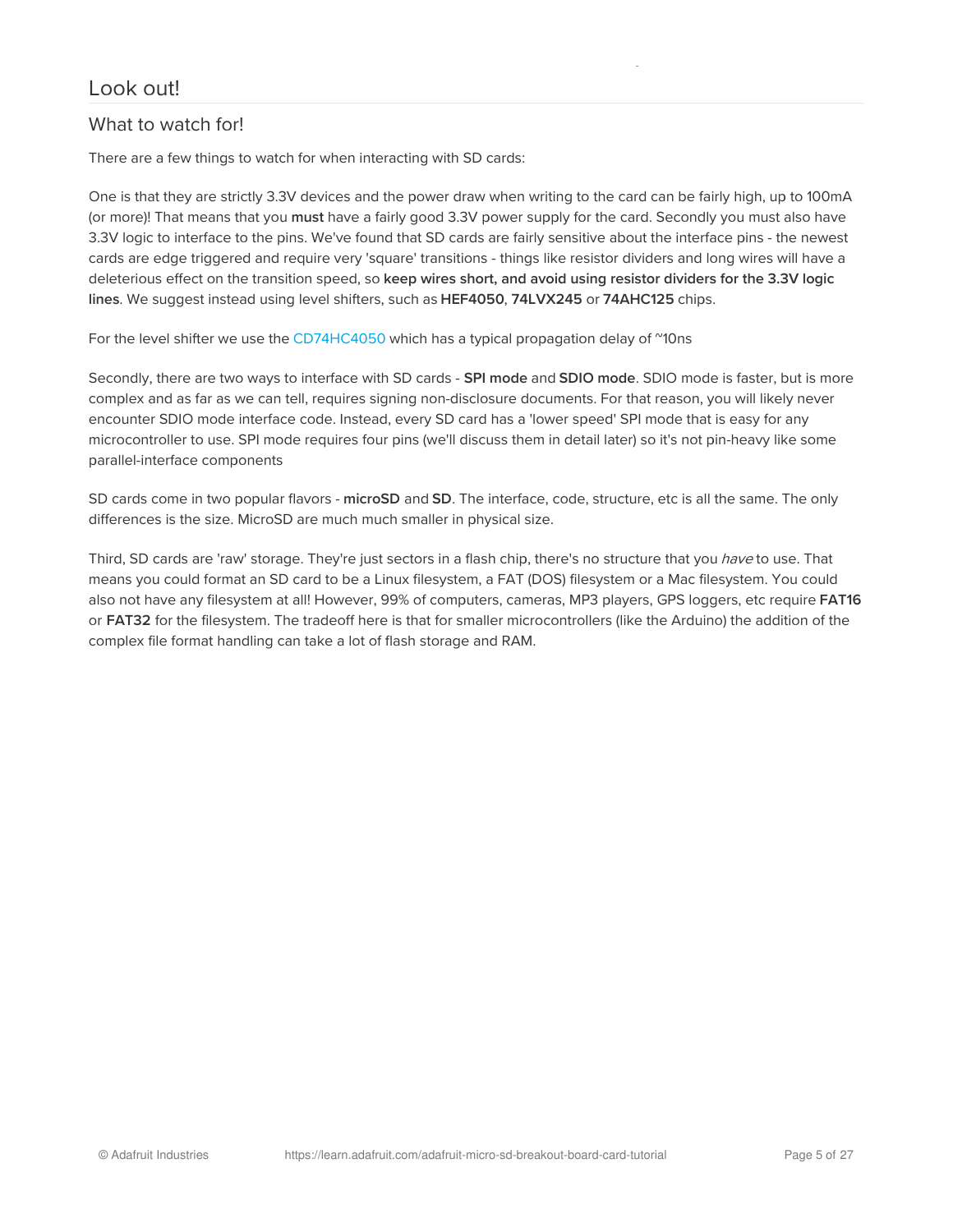## <span id="page-5-0"></span>Formatting notes

Even though you can/could use your SD card 'raw' - it's most convenient to format the card to a filesystem. For the Arduino library we'll be discussing, and nearly every other SD library, the card must be formatted FAT16 or FAT32. Some only allow one or the other. The Arduino SD library can use either.

If you bought an SD card, chances are it's already pre-formatted with a FAT filesystem. However you may have problems with how the factory formats the card, or if it's an old card it needs to be reformatted. The Arduino SD library we use supports both FAT16 and FAT32 filesystems. If you have a very small SD card, say 8-32 Megabytes you might find it is formatted FAT12 which isn't supported. You'll have to reformat these card. Either way, it's always good idea to format the card before using, even if it's new! Note that formatting will erase the card so save anything you want first.

We strongly recommend you use the official SD card formatter utility - written by the SD association it solves many problems that come with bad formatting!

#### Download the formatter from [https://www.sdcard.org/downloads/formatter\\_3/](https://www.sdcard.org/downloads/formatter_3/)

Download it and run it on your computer, there's also a manual linked from that page for use.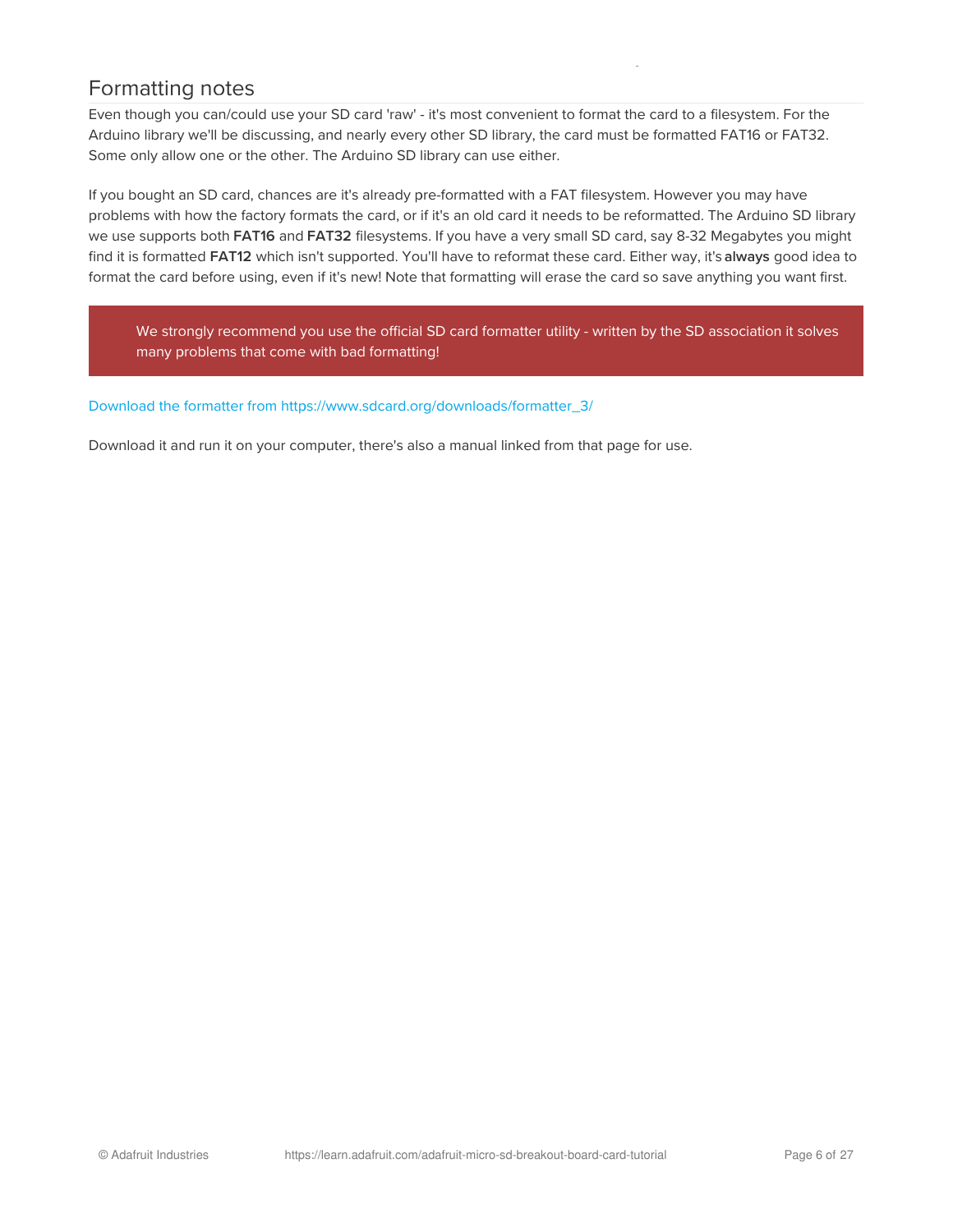# <span id="page-6-0"></span>Arduino Wiring

Now that your card is ready to use, we can wire up the microSD breakout board! The breakout board we designed takes care of a lot for you. There's an onboard ultra-low dropout regulator that will convert voltages from 3.3V-6v down to ~3.3V (IC2). There's also a level shifter that will convert the interface logic from 3.3V-5V to 3.3V. That means you can use this board to interact with a 3.3V or 5V microcontrollers.



In this tutorial we will be using an Arduino to demonstrate the wiring and interfacing. If you have another microcontroller, you'll need to adapt the wiring and code to match!

Because SD cards require a lot of data transfer, they will give the best performance when connected up to the hardware SPI pins on a microcontroller. The hardware SPI pins are much faster than 'bit-banging' the interface code using another set of pins. For 'classic' Arduinos such as the Duemilanove/Diecimila/Uno those pins are digital 13 (SCK), 12 (MISO) and 11 (MOSI). You will also need a fourth pin for the 'chip/slave select' (SS) line. Traditionally this is pin 10 but you can actually use any pin you like. If you have a Mega, the pins are different! You'll want to use digital 50 (MISO), 51 (MOSI), 52 (SCK), and for the CS line, the most common pin is 53 (SS). Again, you can change the SS (pin 10 or 53) later but for now, stick with those pins.

- Connect the 5V pin to the 5V pin on the Arduino
- Connect the GND pin to the GND pin on the Arduino
- Connect CLK to pin 13 or 52
- Connect DO to pin 12 or 50
- Connect DI to pin 11 or 51
- Connect CS to pin 10 or 53

There's one more pin CD - this is the Card Detect pin. It shorts to ground when a card is inserted. You should connect a pull up resistor (10K or so) and wire this to another pin if you want to detect when a card is inserted. We won't be using it for now.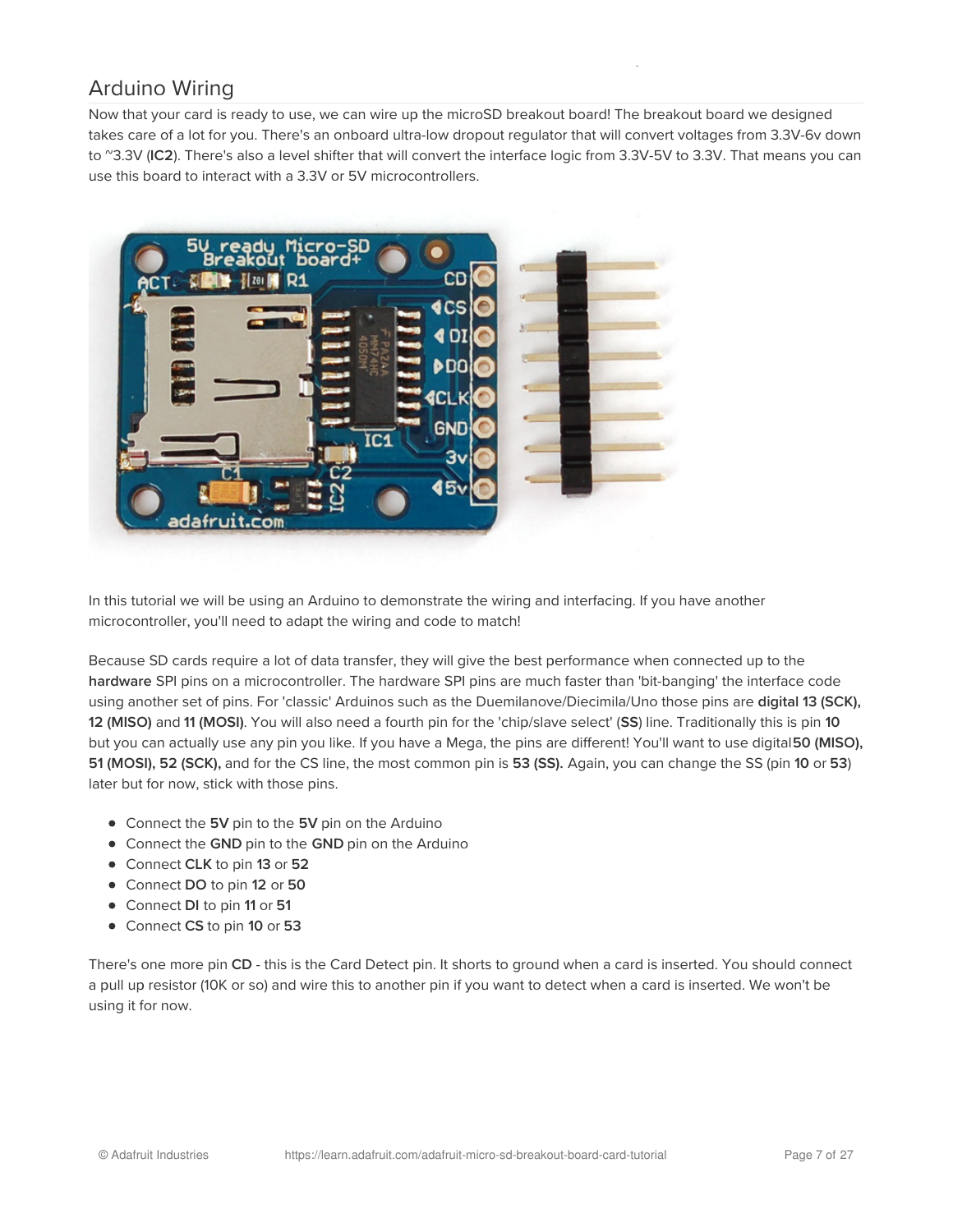

That's it! Now you're ready to rock!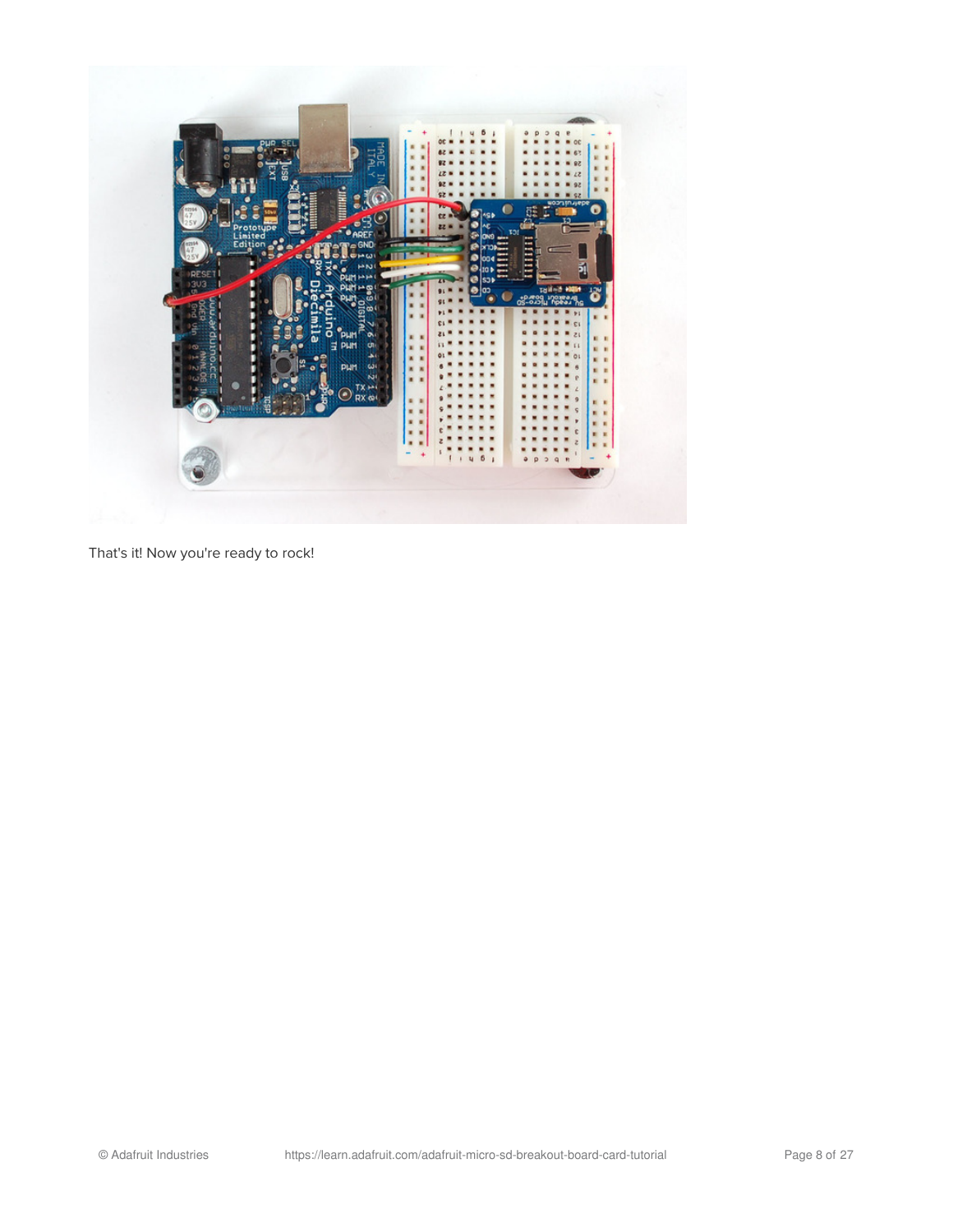## <span id="page-8-0"></span>Arduino Library

### <span id="page-8-1"></span>Arduino Library & First Test

Interfacing with an SD card is a bunch of work, but luckily for us, Adafruit customer fat16lib (William G) has written a very nice Arduino library just for this purpose and it's now part of the Arduino IDE known as SD (pretty good name, right?) You can see it in the Examples submenu

Next, select the CardInfo example sketch.



This sketch will not write any data to the card, just tell you if it managed to recognize it, and some information about it. This can be very useful when trying to figure out whether an SD card is supported. Before trying out a new card, please try out this sketch!

Go to the beginning of the sketch and make sure that the chipSelect line is correct, for this wiring we're using digital pin 10 so change it to 10!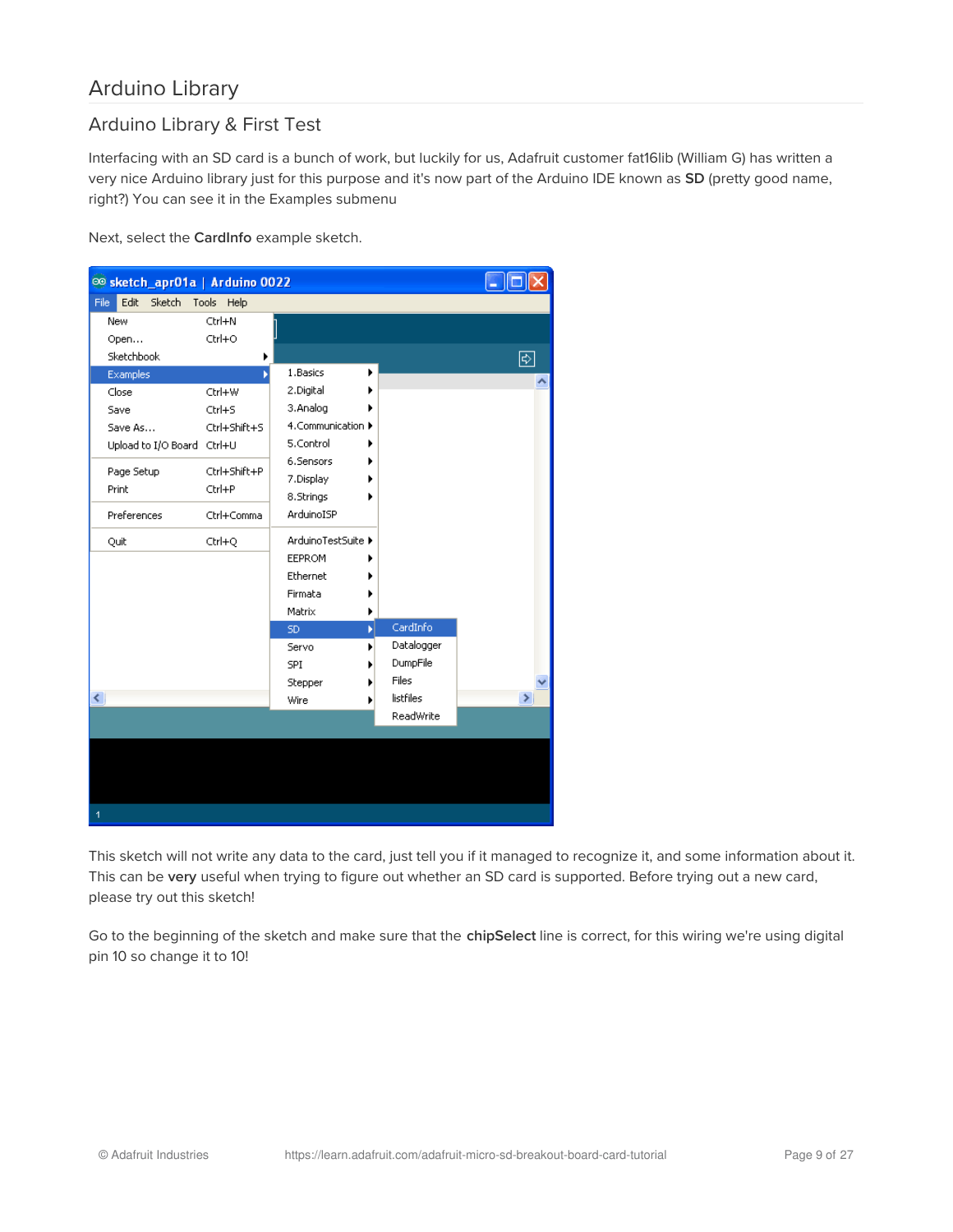

OK, now insert the SD card into the breakout board and upload the sketch.

Open up the Serial Monitor and type in a character into the text box (& hit send) when prompted. You'll probably get something like the following: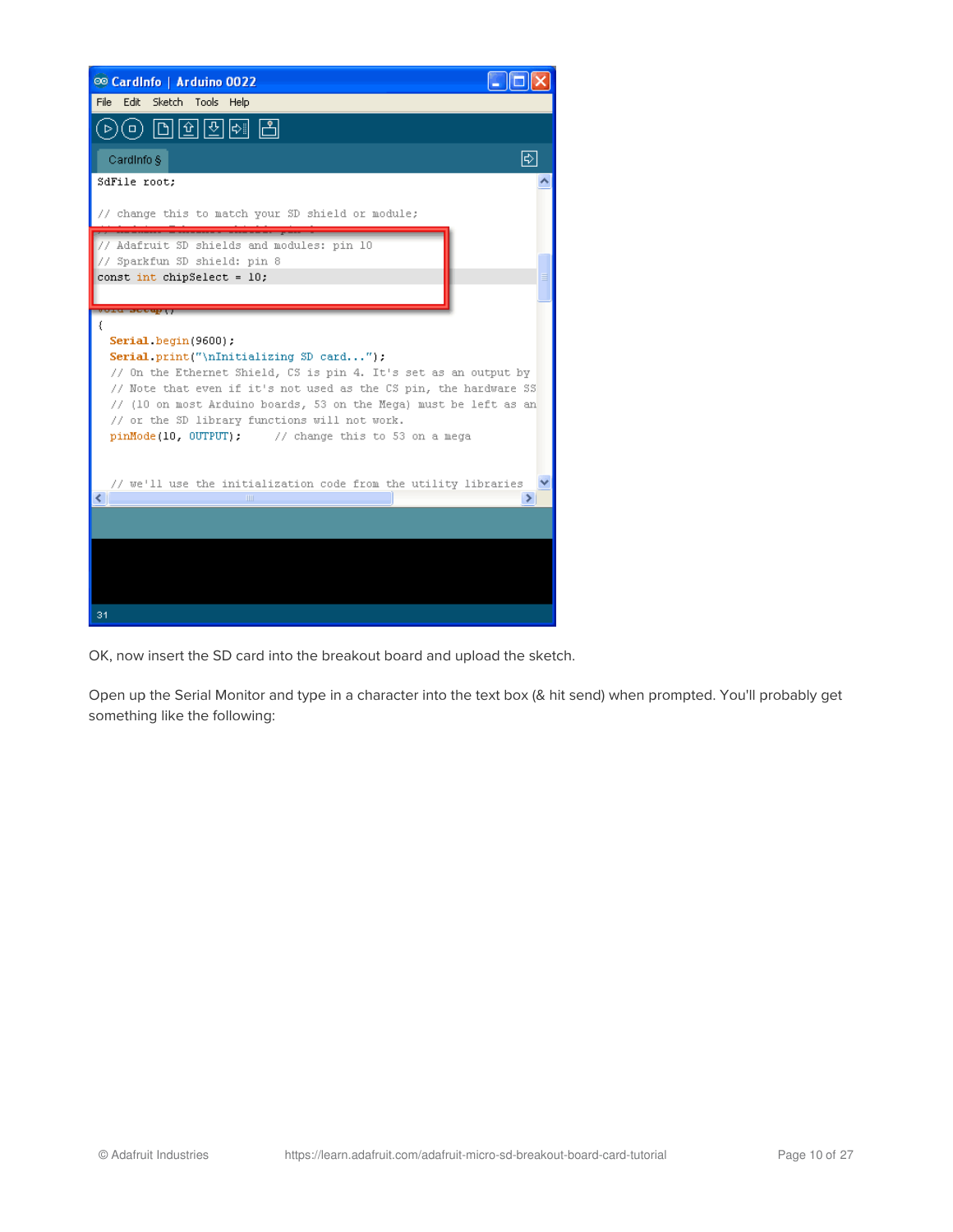| 图 COM53                                                                              |  |
|--------------------------------------------------------------------------------------|--|
| Send                                                                                 |  |
| Initializing SD card Wiring is correct and a card is present.                        |  |
| Card type: SD2                                                                       |  |
| Volume type is FAT16                                                                 |  |
| Volume size (bytes): 1975287808                                                      |  |
| Volume size (Kbytes): 1928992                                                        |  |
| Volume size (Mbytes): 1883                                                           |  |
|                                                                                      |  |
| Files found on the card (name, date and size in bytes):                              |  |
| BENCH DAT<br>2000-01-01 00:00:00 5000000                                             |  |
| 0LDL0GS/ 2011-04-01 16:58:02                                                         |  |
| TXTS/<br>2011-04-01 17:00:16                                                         |  |
| GPSLOG10.TXT 1980-00-00 00:00:00 1189671                                             |  |
| GPSLOGOO.TXT 1980-00-00 00:00:00 64624                                               |  |
| GPSLOGO1.TXT 1980-00-00 00:00:00 2247                                                |  |
| GPSLOGO3.TXT 1980-00-00 00:00:00 6260810                                             |  |
| GPSLOGO4.TXT 1980-00-00 00:00:00 47                                                  |  |
| GPSLOGO6.TXT 1980-00-00 00:00:00 99754                                               |  |
| GPSLOGO7.TXT<br>1980-00-00 00:00:00 1054                                             |  |
| 1980-00-00 00:00:00 1058<br>GPSLOGO9.TXT                                             |  |
| GPSLOGO2.TXT<br>1980-00-00 00:00:00 269701<br>GPSLOGO5.TXT 1980-00-00 00:00:00 81243 |  |
| GPSLOGO8.TXT 1980-00-00 00:00:00 410                                                 |  |
|                                                                                      |  |
| 9600 baud<br>Autoscroll<br>No line ending                                            |  |

It's mostly gibberish, but it's useful to see the Volume type is FAT16 part as well as the size of the card (about 2 GB which is what it should be) etc.

If you have a bad card, which seems to happen more with ripoff version of good brands, you might see: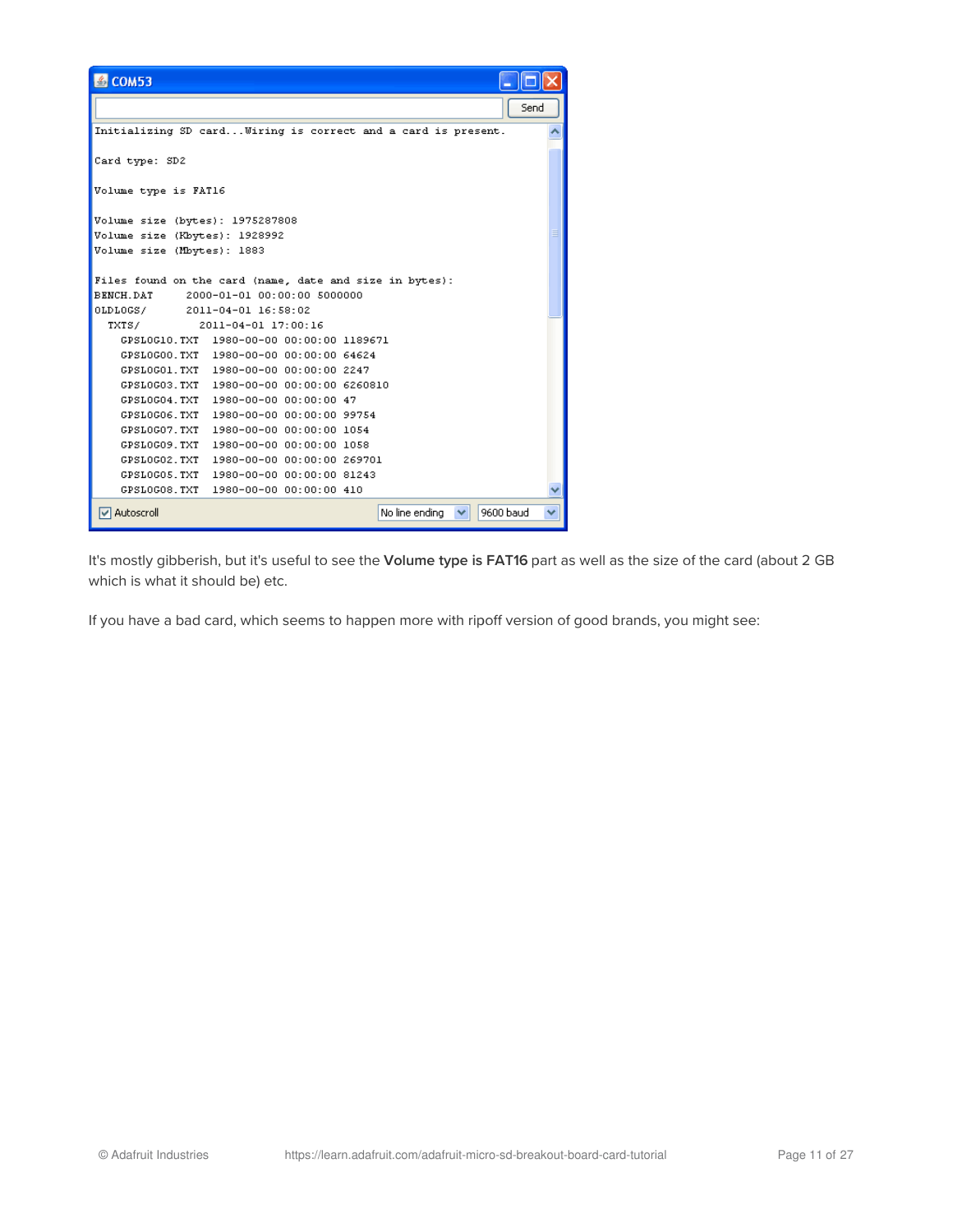

The card mostly responded, but the data is all bad. Note that the Product ID is "N/A" and there is no Manufacturer ID or OEM ID. This card returned some SD errors. It's basically a bad scene, I only keep this card around to use as an example of a bad card! If you get something like this (where there is a response but it's corrupted) you can try to reformat it or if it still flakes out, should toss the card.

Finally, try taking out the SD card and running the sketch again, you'll get the following,



It couldn't even initialize the SD card. This can also happen if there's a soldering or wiring error or if the card is really damaged.

#### <span id="page-11-0"></span>Writing files

The following sketch will do a basic demonstration of writing to a file. This is a common desire for datalogging and such.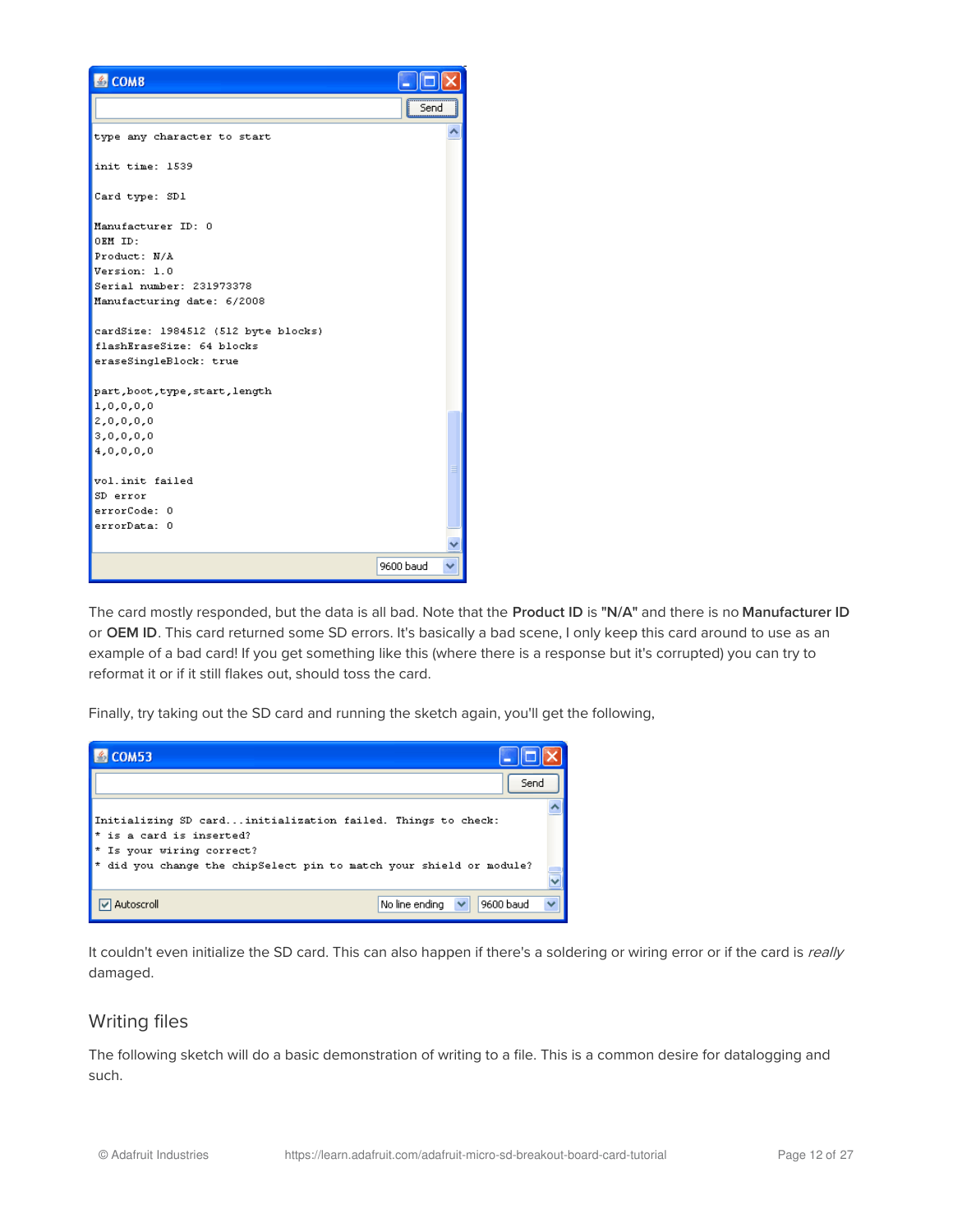```
#include <SD.h>
File myFile;
void setup()
{
 Serial.begin(9600);
 Serial.print("Initializing SD card...");
 // On the Ethernet Shield, CS is pin 4. It's set as an output by default.
  // Note that even if it's not used as the CS pin, the hardware SS pin
  // (10 on most Arduino boards, 53 on the Mega) must be left as an output
  // or the SD library functions will not work.
  pinMode(10, OUTPUT);
 if (!SD.begin(10)) {
    Serial.println("initialization failed!");
    return;
  }
  Serial.println("initialization done.");
 // open the file. note that only one file can be open at a time,
 // so you have to close this one before opening another.
 myFile = SD.open("test.txt", FILE WRITE);
 // if the file opened okay, write to it:
 if (myFile) {
    Serial.print("Writing to test.txt...");
    myFile.println("testing 1, 2, 3.");
 // close the file:
    myFile.close();
   Serial.println("done.");
 } else {
   // if the file didn't open, print an error:
    Serial.println("error opening test.txt");
  }
}
void loop()
{
// nothing happens after setup
}
```
When you run it you should see the following:

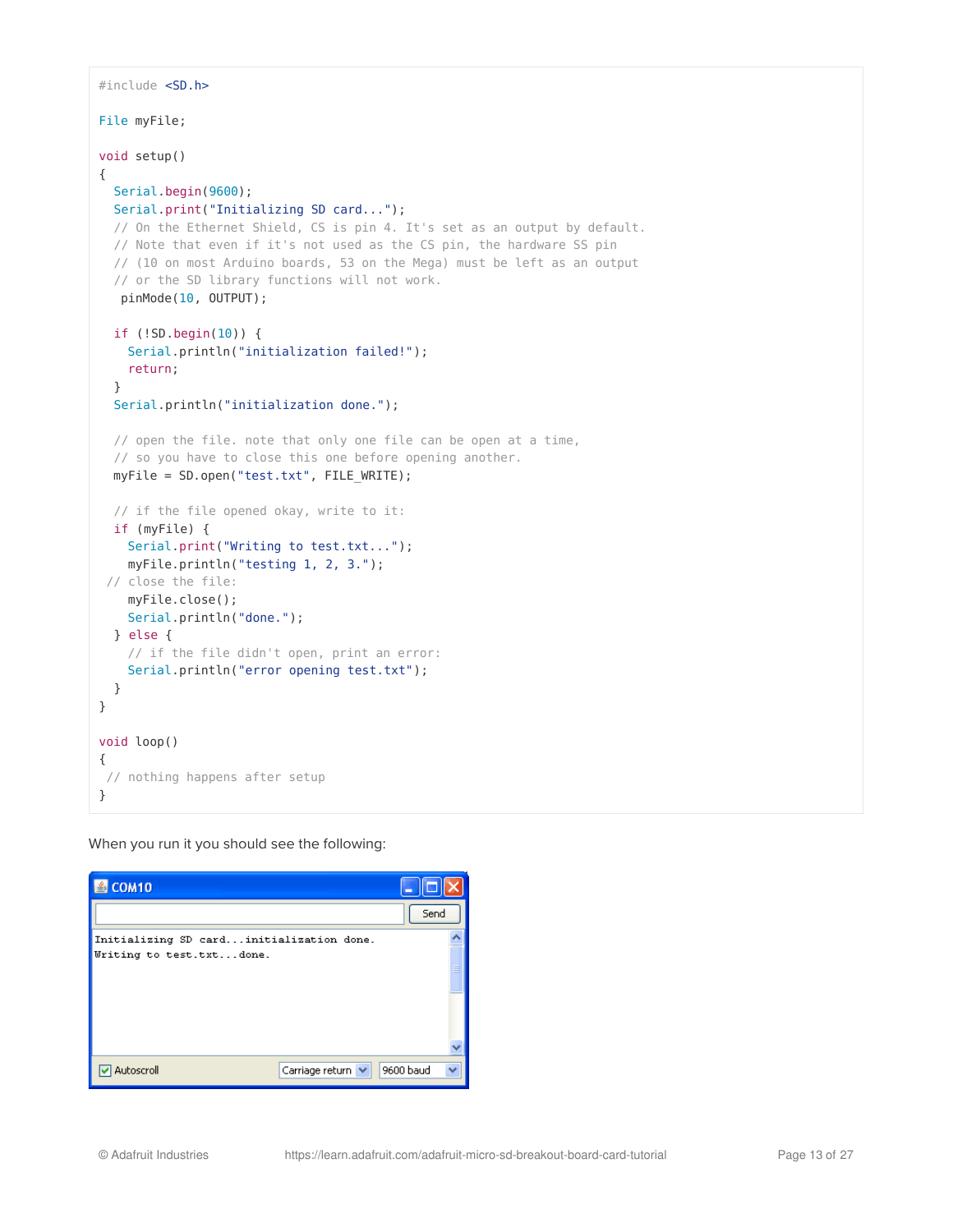You can then open up the file in your operating system by inserting the card. You'll see one line for each time the sketch ran. That is to say, it appends to the file, not overwriting it.



Some things to note:

- You can have multiple files open at a time, and write to each one as you wish.
- You can use print and println() just like Serial objects, to write strings, variables, etc
- You must close() the file(s) when you're done to make sure all the data is written permanently!
- You can open files in a directory. For example, if you want to open a file in the directory such as /MyFiles/example.txt you can call SD.open("/myfiles/example.txt") and it will do the right thing.

The SD card library does not support 'long filenames' such as we are used to. Instead, it uses the 8.3 format for file names, so keep file names short! For example IMAGE.JPG is fine, and datalog.txt is fine but "My GPS log file.text" is not! Also keep in mind that short file names do not have 'case' sensitivity, so datalog.txt is the same file as DataLog.Txt is the same file as DATALOG.TXT

#### <span id="page-13-0"></span>Reading from files

Next up we will show how to read from a file, it's very similar to writing in that we SD.open() the file but this time we don't pass in the argument FILE\_WRITE this will keep you from accidentally writing to it. You can then call available() (which will let you know if there is data left to be read) and read() from the file, which will return the next byte.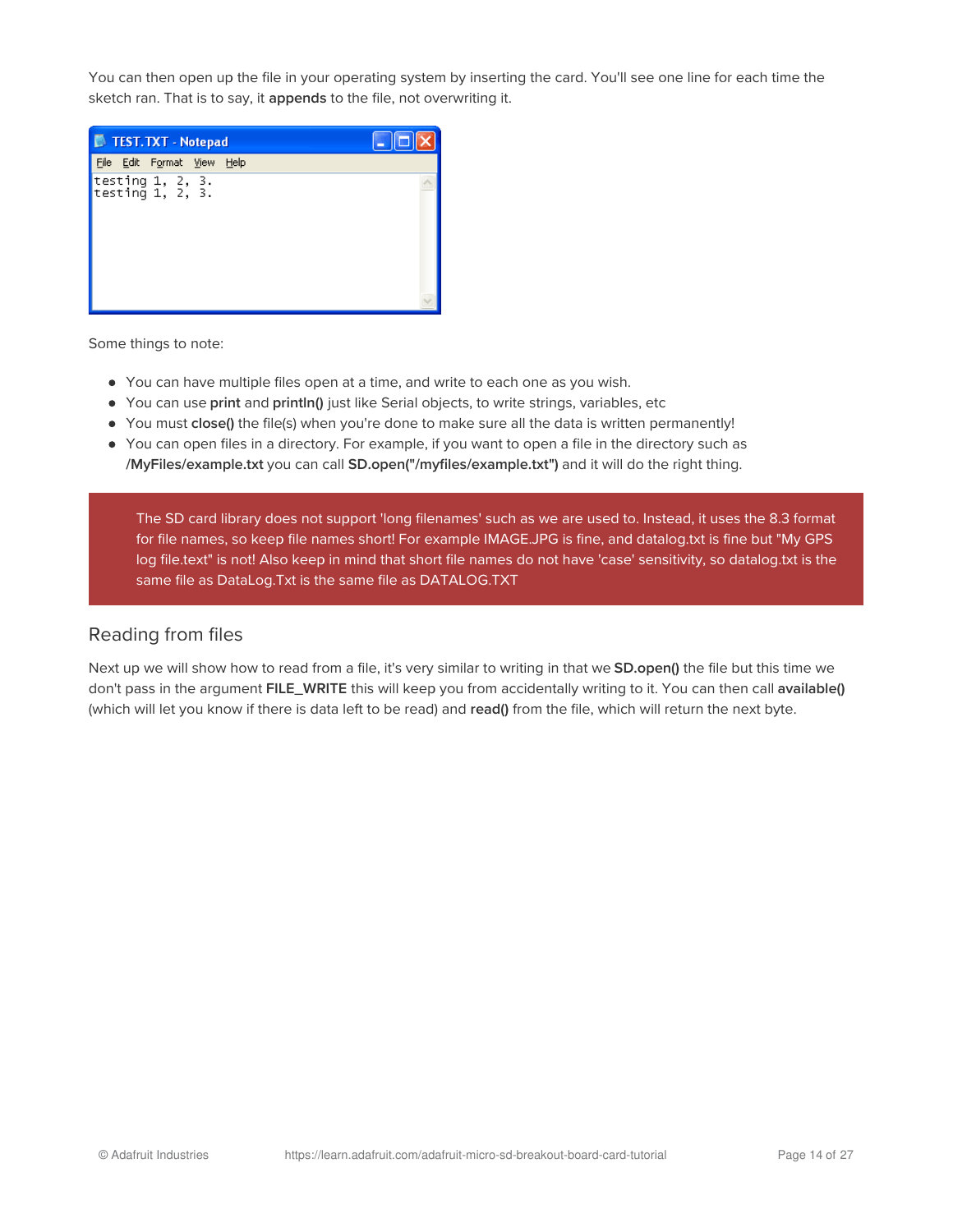```
#include <SD.h>
File myFile;
void setup()
{
 Serial.begin(9600);
 Serial.print("Initializing SD card...");
  // On the Ethernet Shield, CS is pin 4. It's set as an output by default.
  // Note that even if it's not used as the CS pin, the hardware SS pin
  // (10 on most Arduino boards, 53 on the Mega) must be left as an output
  // or the SD library functions will not work.
  pinMode(10, OUTPUT);
  if (!SD.begin(10)) {
    Serial.println("initialization failed!");
    return;
  }
  Serial.println("initialization done.");
 // open the file for reading:
 myFile = SD.open("test.txt");
  if (myFile) {
   Serial.println("test.txt:");
    // read from the file until there's nothing else in it:
   while (myFile.available()) {
    Serial.write(myFile.read());
    }
   // close the file:
   myFile.close();
  } else {
  // if the file didn't open, print an error:
    Serial.println("error opening test.txt");
  }
}
void loop()
{
 // nothing happens after setup
}
```
Some things to note:

- You can have multiple files open at a time, and read from each one as you wish.
- Read() only returns a byte at a time. It does not read a full line or a number!
- You should close() the file(s) when you're done to reduce the amount of RAM used.

The SD card library does not support 'long filenames' such as we are used to. Instead, it uses the 8.3 format for file names, so keep file names short! For example IMAGE.JPG is fine, and datalog.txt is fine by "My GPS log file.text" is not! Also keep in mind that short file names do not have 'case' sensitivity, so datalog.txt is the same file as DataLog.Txt is the same file as DATALOG.TXT

### <span id="page-14-0"></span>Recursively listing/reading files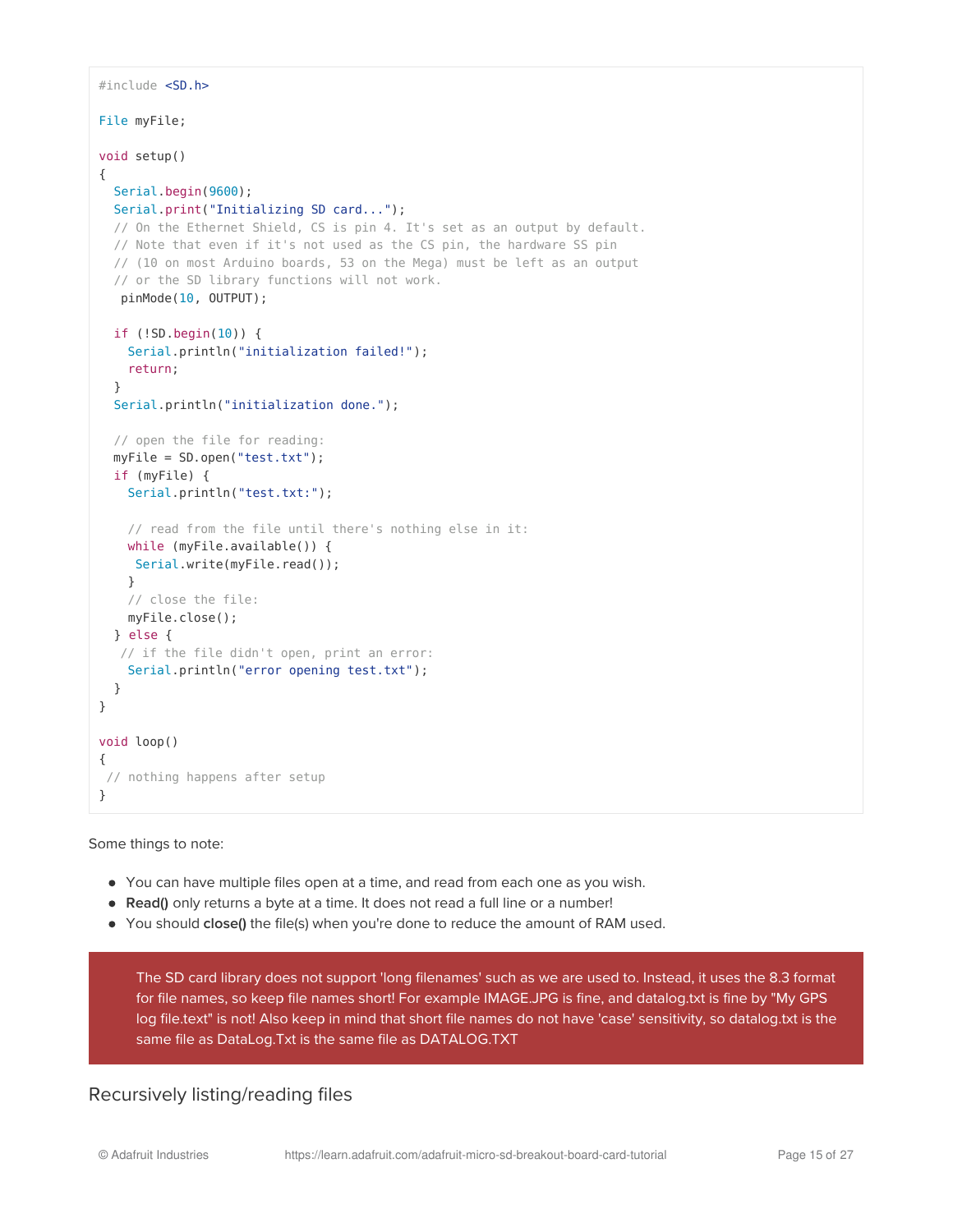The last example we have shows more advanced use. A common request is for example wanting to list every file on the SD card, or play ever music file or similar. In the latest version of the SD library, you can recurse through a directory and call openNextFile() to get the next available file. These aren't in alphabetical order, they're in order of creation so just watch out for that!

To see it, run the SD**→**listfiles example sketch

Here you can see that we have a subdirectory ANIM (we have animation files in it). The numbers after each file name are the size in bytes of the file. This sketch is handy if you want to check what files are called on your card. The sketch also demonstrates how to do directory handling.

| COM10                                    |        |       |                   | □         |   |
|------------------------------------------|--------|-------|-------------------|-----------|---|
|                                          |        |       |                   | Send      |   |
| Initializing SD cardinitialization done. |        |       |                   |           |   |
| TEST. TXT                                | 36     |       |                   |           |   |
| PICTURE2.HEX                             | 12160  |       |                   |           |   |
| GIFO.IM2                                 | 352225 |       |                   |           |   |
| PHOTOS. IM2                              | 983552 |       |                   |           |   |
| CHINA. IM2                               | 768512 |       |                   |           |   |
| ANIM/                                    |        |       |                   |           |   |
| SEAL. IM2                                |        | 1256  |                   |           |   |
| PAGES.P                                  | 92     |       |                   |           |   |
| MOVIE.P                                  | 138    |       |                   |           |   |
| IMAGEO.IM2                               |        | 666   |                   |           |   |
| IMAGE.IM2                                |        | 1031  |                   |           |   |
| DEMO1.P                                  | 184    |       |                   |           |   |
| GAME.P                                   | 92     |       |                   |           |   |
| GIF1.IM2                                 |        | 52392 |                   |           |   |
| GLOBEO.IM2                               |        | 857   |                   |           |   |
| GLOBE.IM2                                |        | 1151  |                   |           |   |
| 3D.P                                     | 92     |       |                   |           |   |
| BG.IM2                                   | 3593   |       |                   |           |   |
| SMILEYO.IM2                              |        | 873   |                   |           |   |
| <b>SEARCH. IM2</b>                       |        | 1040  |                   |           |   |
| SEARCHO. IM2                             |        | 731   |                   |           |   |
| SMILEY. IM2                              |        | 1574  |                   |           |   |
| SEALO.IM2                                |        | 775   |                   |           |   |
| <b>SCROLL.P</b>                          |        | 92    |                   |           |   |
| PHOTO.P                                  | 46     |       |                   |           |   |
| INDEX.P                                  | 322    |       |                   |           |   |
| RGB. IM2<br>1311232                      |        |       |                   |           |   |
| FLOWER1. BMP                             | 230456 |       |                   |           |   |
| done!                                    |        |       |                   |           |   |
|                                          |        |       |                   |           |   |
| Autoscroll                               |        |       | Carriage return V | 9600 baud | v |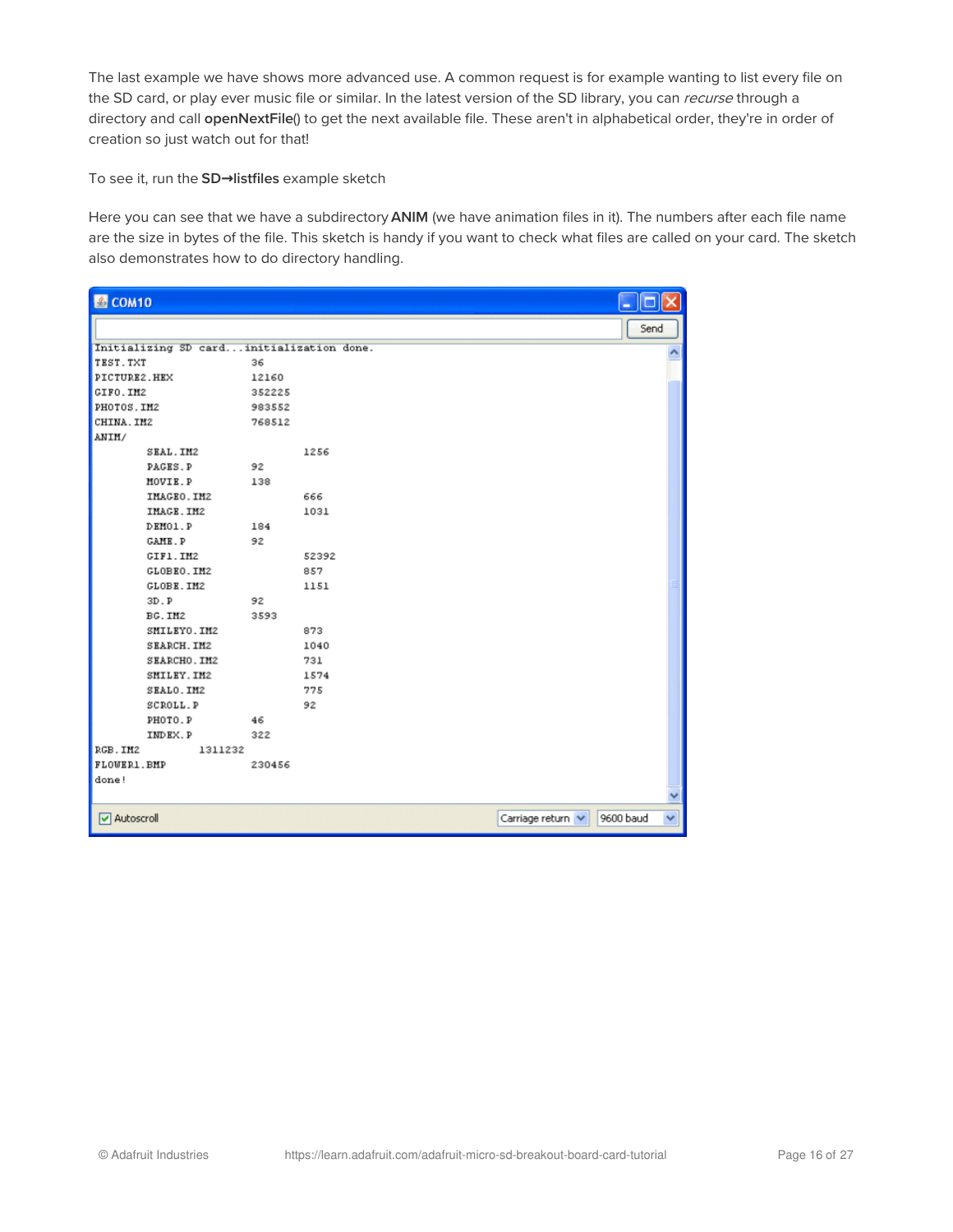# <span id="page-16-0"></span>Arduino Library Docs

### <span id="page-16-1"></span>Other useful functions

There's a few useful things you can do with SD objects we'll list a few here:

- If you just want to check if a file exists, use SD.exists("filename.txt") which will return true or false.
- You can delete a file by calling SD.remove("unwanted.txt") be careful! This will really delete it, and there's no 'trash can' to pull it out of.
- You can create a subdirectory by callingSD.mkdir("/mynewdir") handy when you want to stuff files in a location. Nothing happens if it already exists but you can always call **SD.exists()** above first.

Also, there's a few useful things you can do with File objects:

- You can seek() on a file. This will move the reading/writing pointer to a new location. For example seek(0) will take you to the beginning of the file, which can be very handy!
- Likewise you can call position() which will tell you where you are in the file.
- If you want to know the size of a file, call size() to get the number of bytes in the file.
- Directories/folders are special files, you can determine if a file is a directory by callingisDirectory()
- Once you have a directory, you can start going through all the files in the directory by calling openNextFile()
- You may end up with needing to know the name of a file, say if you called openNextFile() on a directory. In this case, call name() which will return a pointer to the 8.3-formatted character array you can directly Serial.print() if you want.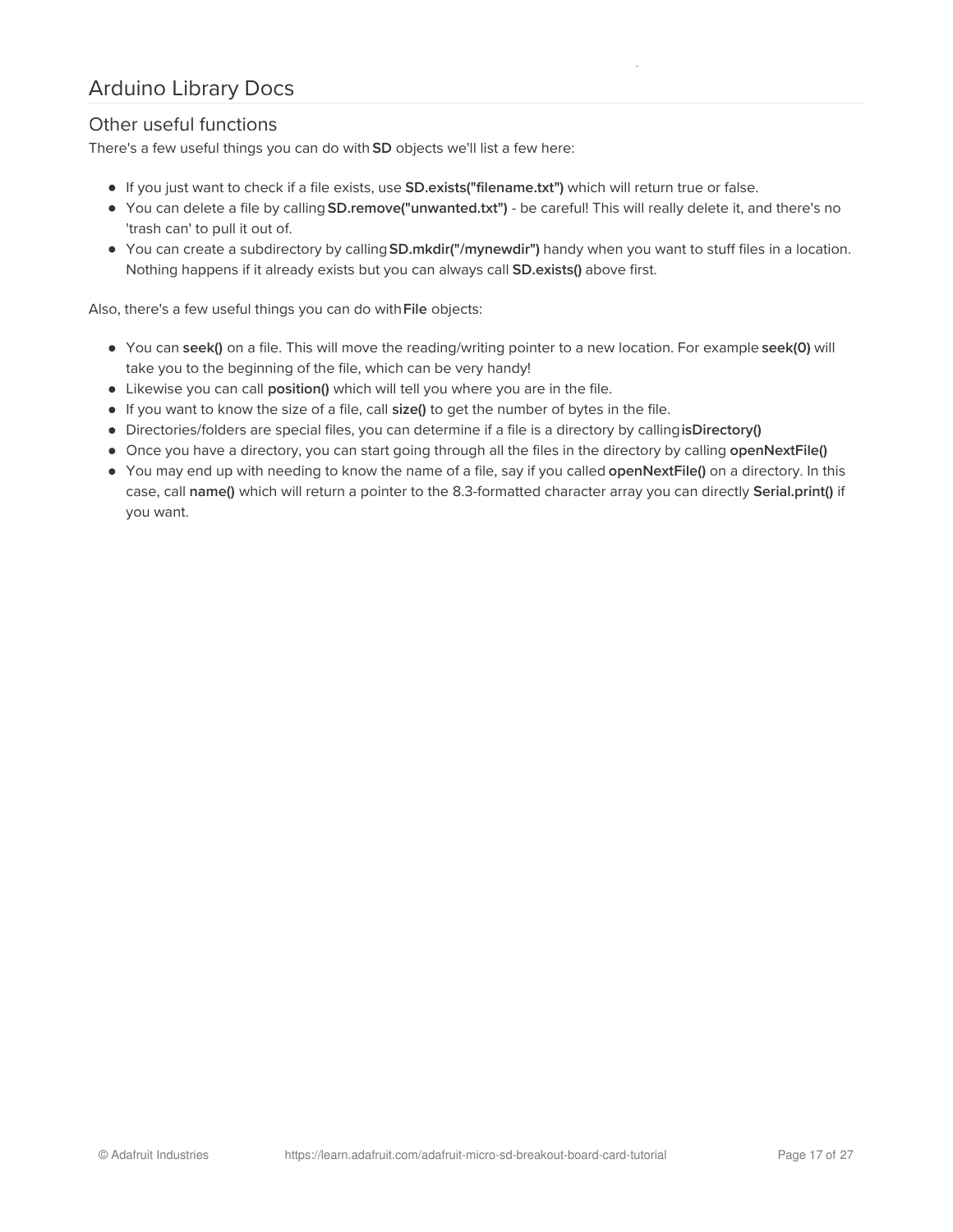# <span id="page-17-0"></span>Examples

#### <span id="page-17-1"></span>More examples!

If you want to use an SD card for datalogging, we suggest checking out our [Datalogging](https://learn.adafruit.com/adafruit-data-logger-shield/) shield and GPS [logging](https://learn.adafruit.com/adafruit-ultimate-gps-logger-shield) shield - there's example code specifically for those purposes.

If you want to use the SD card for loading images (such as for a color display) look at our 2.8" TFT [shield](https://learn.adafruit.com/adafruit-2-8-tft-touch-shield-v2) and 1.8" TFT breakout tutorials. Those have [examples](http://learn.adafruit.com/1-8-tft-display) of how we read BMP files off disk and parse them.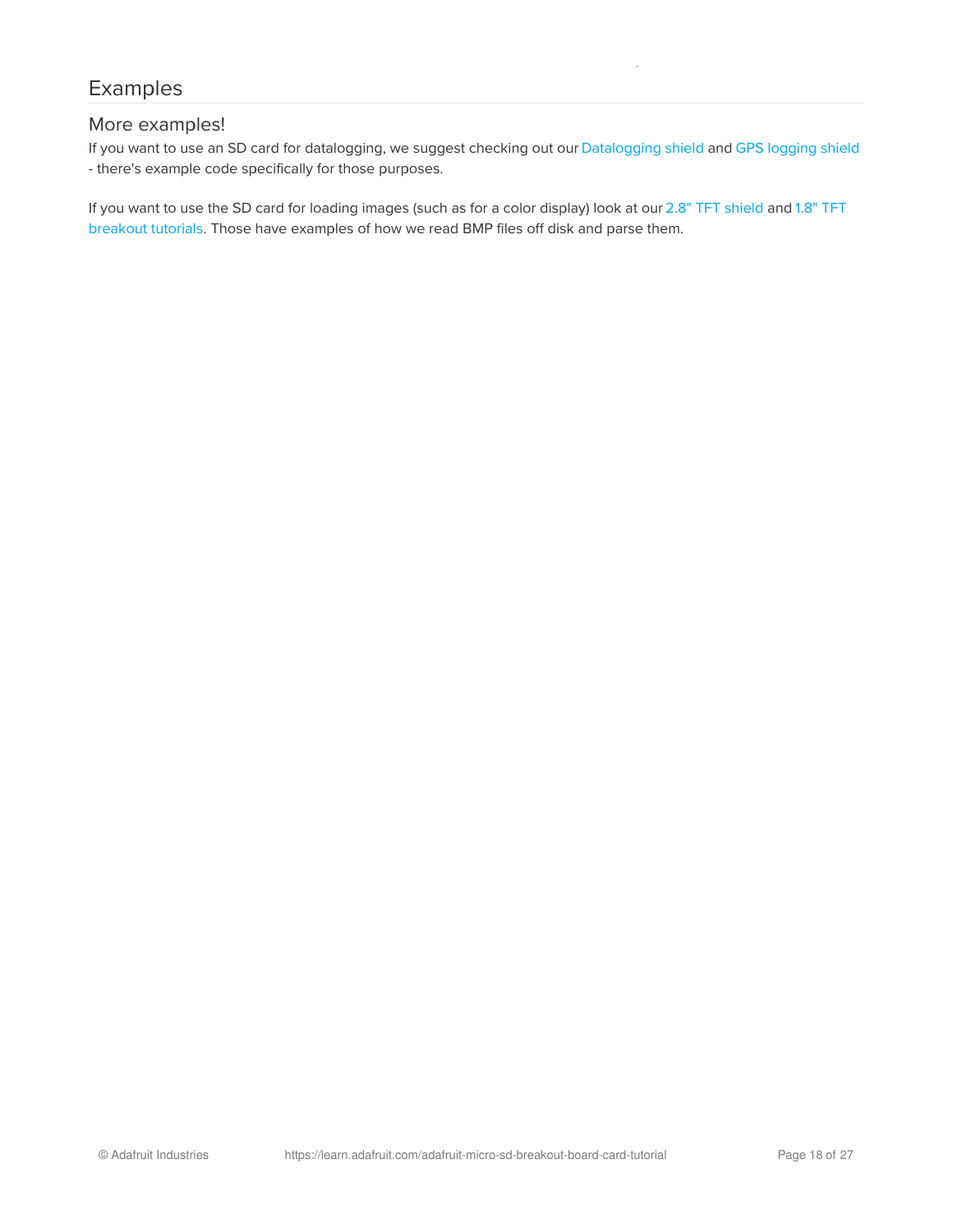# <span id="page-18-1"></span><span id="page-18-0"></span>**CircuitPython** Adafruit CircuitPython Module Install

To use a microSD card with your Adafruit [CircuitPython](https://blog.adafruit.com/2017/01/09/welcome-to-the-adafruit-circuitpython-beta/) board you'll need to install the [Adafruit\\_CircuitPython\\_SD](https://github.com/adafruit/Adafruit_CircuitPython_SD) module on your board. Remember this module is for Adafruit CircuitPython firmware and not MicroPython.org firmware!

First make sure you are running the latest version of Adafruit [CircuitPython](https://github.com/adafruit/circuitpython/releases) for your board. Next you'll need to install the necessary libraries to use the hardware--read below and carefully follow the referenced steps to find and install these libraries from Adafruit's [CircuitPython](https://github.com/adafruit/Adafruit_CircuitPython_Bundle) library bundle.

### <span id="page-18-2"></span>Bundle Install

For express boards that have extra flash storage, like the Feather/Metro M0 express and Circuit Playground express, you can easily install the necessary libraries with Adafruit's [CircuitPython](https://github.com/adafruit/Adafruit_CircuitPython_Bundle) bundle. This is an all-in-one package that includes the necessary libraries to use the microSD driver with CircuitPython. To install the bundle follow the steps in your board's guide, like these steps for the Feather M0 [express](file:///adafruit-feather-m0-express-designed-for-circuit-python-circuitpython/installing-libraries) board.

#### Note: Be sure to use the CircuitPython Bundle version 2.1 and up (from October 19) as it includes an updated version of the SD card module with a few necessary fixes!

Remember for non-express boards like the Trinket M0, Gemma M0, and Feather/Metro M0 basic you'll need to manually install the necessary libraries from the bundle:

- adafruit\_sdcard.mpy
- adafruit bus device

If your board supports USB mass storage, like the M0-based boards, then simply drag the files to the board's file system. Note on boards without external SPI flash, like a Feather M0 or Trinket/Gemma M0, you might run into issues on Mac OSX with hidden files taking up too much space when drag and drop copying, see this page for a [workaround.](file:///micropython-for-samd21/usb-mass-storage#mac-osx-file-copy-issues)

If your board doesn't support USB mass storage, like the ESP8266, thenuse a tool like ampy to copy the file to the board. You can use the latest version of ampy and its new directory copy [command](file:///micropython-basics-load-files-and-run-code) to easily move module directories to the board.

Before continuing make sure your board's lib folder or root filesystem has the adafruit\_sdcard.mpy and adafruit\_bus\_device modules copied over.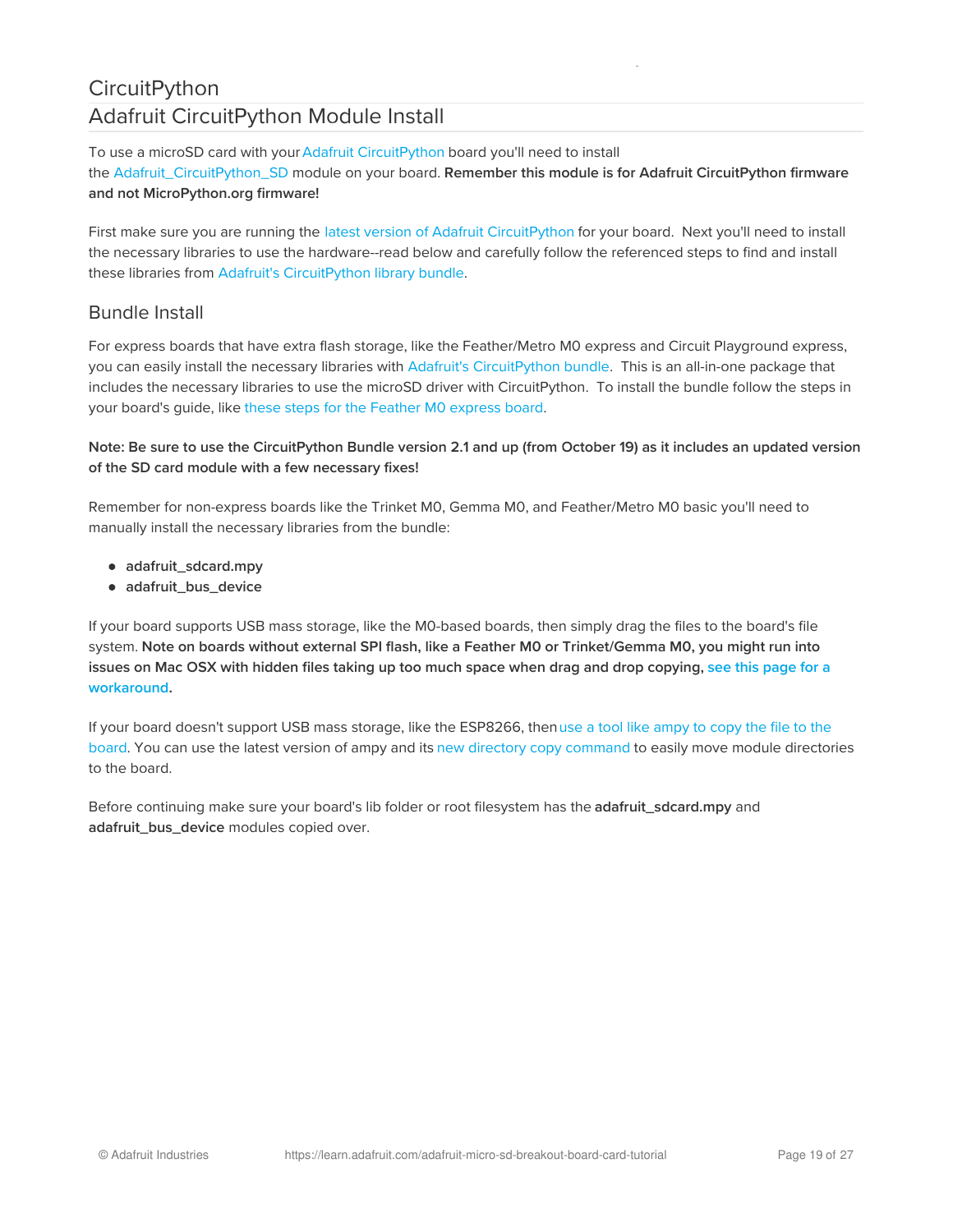

### <span id="page-19-0"></span>Usage

The following section will show how to initialize the SD card and read & write data to it from the board's Python prompt / REPL.

First [connect](file:///micropython-basics-how-to-load-micropython-on-a-board/serial-terminal) to the board's serial REPL so you are at the CircuitPython >>> prompt.

#### <span id="page-19-1"></span>Initialize & Mount SD Card Filesystem

Before you can use the microSD card you need to initialize its SPI connection and mount its filesystem. First import the necessary modules to initialize the SPI and CS line physical connections:

```
import board
import busio
import digitalio
```
Next create the SPI bus and a digital output for the microSD card's chip select line (be sure to select the right pin name or number for your wiring):

```
spi = busio.SPI(board.SCK, MOSI=board.MOSI, MISO=board.MISO)
# Use board.SD_CS for Feather M0 Adalogger
cs = digitalio.DigitalInOut(board.SD_CS)
# Or use a GPIO pin like 15 for ESP8266 wiring:
#cs = digitalio.DigitalInOut(board.GPIO15)
```
Now import modules to access the SD card and filesystem:

```
import adafruit_sdcard
import storage
```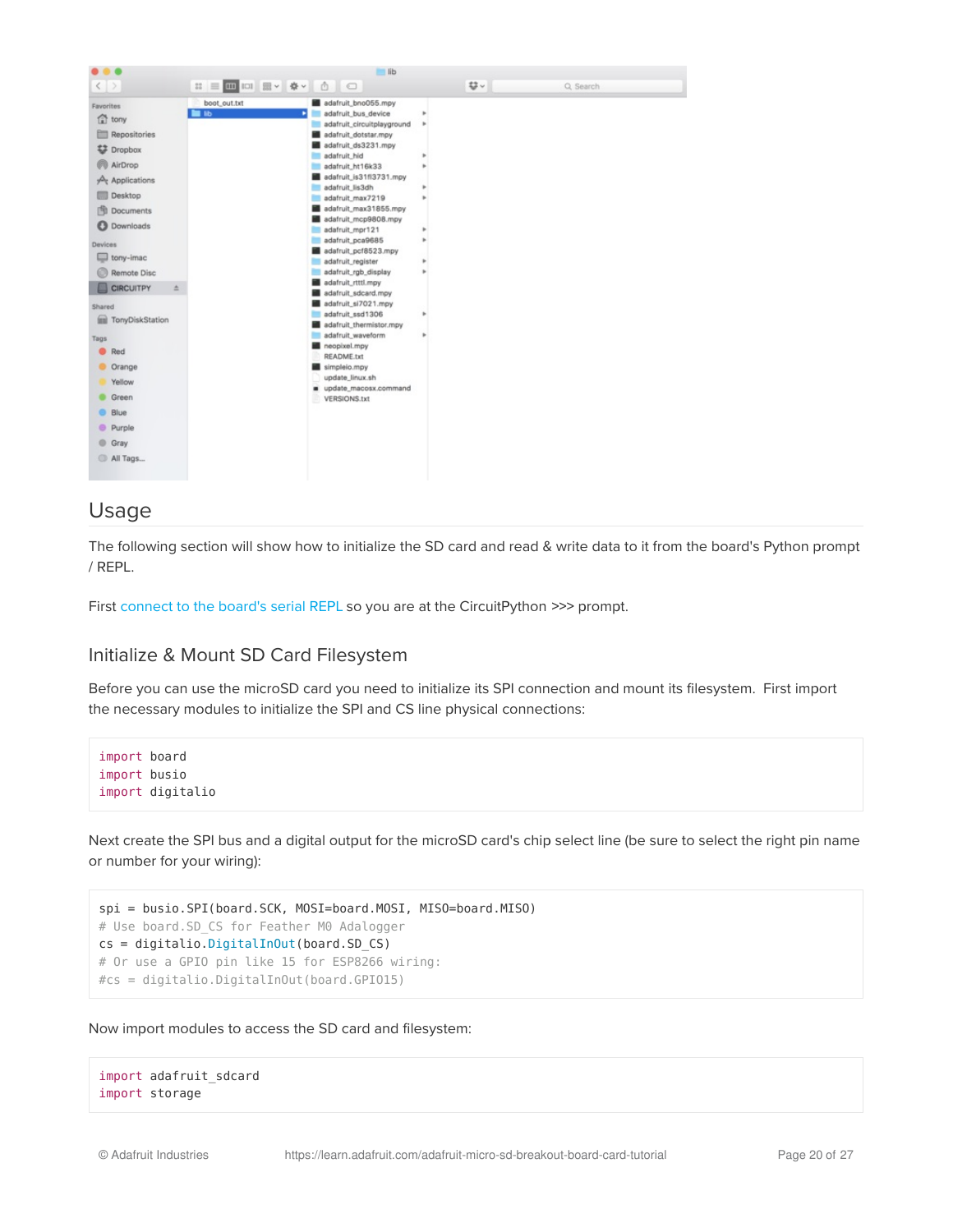At this point you're ready to create the microSD card object and the filesystem object:

```
sdcard = adafruit sdcard.SDCard(Spi, cs)vfs = storage.VfsFat(sdcard)
```
Notice the adafruit\_sdcard module has a SDCard class which contains all the logic for talking to the microSD card at a low level. This class needs to be told the SPI bus and chip select digital IO pin in its initializer.

After a SDCard class is created it can be passed to the storage module's VfsFat class. This class has all the logic for translating CircuitPython filesystem calls into low level microSD card access. Both the SDCard and VfsFat class instances are required to mount the card as a new filesystem.

Finally you can mount the microSD card's filesystem into the CircuitPython filesystem. For example to make the path /sd on the CircuitPython filesystem read and write from the card run this command:

```
storage.mount(vfs, "/sd")
```
The first parameter to the storage.mount command is the VfsFat class instance that was created above, and the second parameter is the location within the CircuitPython filesystem that you'd like to 'place' the microSD card. Remember the mount location as you'll need it to read and write files on the card!

### <span id="page-20-0"></span>Reading & Writing Data

Once the microSD card is mounted inside CircuitPython's filesystem you're ready to read and write data from it. Reading and writing data is simple using Python's file operations like [open](https://docs.python.org/3/library/functions.html#open), [close](https://docs.python.org/3/library/io.html#io.IOBase.close), [read](https://docs.python.org/3/library/io.html#io.RawIOBase.read), and [write.](https://docs.python.org/3/library/io.html#io.RawIOBase.write) The beauty of CircuitPython and MicroPython is that they try to be as similar to desktop Python as possible, including access to files.

For example to create a file and write a line of text to it you can run:

```
with open("/sd/test.txt", "w") as f:
    f.write("Hello world!\r\n")
```
Notice the with statement is used to create a context manager that opens and automatically closes the file. This is handy because with file access you Python you must close the file when you're done or else all the data you thought was written might be lost!

The open function is used to open the file by telling it the path to it, and the mode (w for writing). Notice the path is under /sd, /sd/test.txt. This means the file will be created on the microSD card that was mounted as that path.

Inside the context manager you can access the f variable to operate on the file while it's open. The write function is called to write a line of text to the file. Notice that unlike a print statement you need to end the string passed to write with explicit carriage returns and new lines.

You can also open a file and read a line from it with similar code:

```
with open("/sd/test.txt", "r") as f:
    print("Read line from file:")
    print(f.readline())
```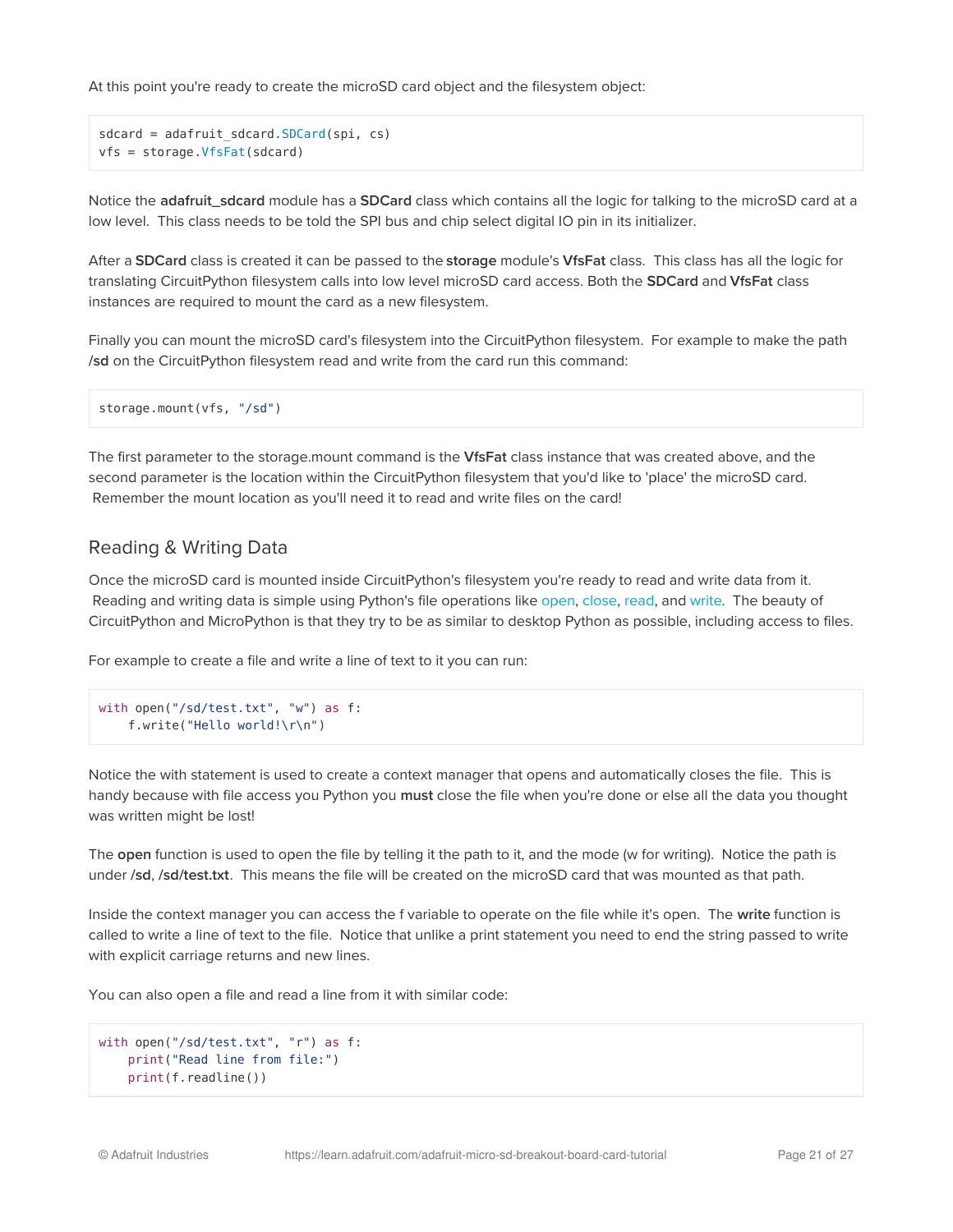If you wanted to read and print all of the lines from a file you could call readline in a loop. Once readline reaches the end of the file it will return an empty string so you know when to stop:

```
with open("/sd/test.txt", "r") as f:
   print("Printing lines in file:")
    line = f.readline()
   while line != '':
       print(line)
       line = f.readline()
```
There's even a readlines function that will read all of the lines in the file and return them in an array of lines. Be careful though as this means the entire file must be loaded into memory, so if the file is very large you might run out of memory. If you know your file is very small you can use it though:

```
with open("/sd/test.txt", "r") as f:
   lines = f.readlines()
   print("Printing lines in file:")
   for line in lines:
        print(line)
```
Finally one other very common file scenario is opening a file to add new data at the end, or append data. This works exactly the same as in Python and the open function can be told you'd like to append instead of erase and write new data (what normally happens with the w option for open). For example to add a line to the file:

```
with open("/sd/test.txt", "a") as f:
    f.write("This is another line!\r\n")
```
Notice the a option in the open function--this tells Python to add data at the end of the file instead of erasing it and starting over at the top. Try reading the file with the code above to see the new line that was added!

That's all there is to manipulating files on microSD cards with CircuitPython!

Here are a few more complete examples of using a SD card from the Trinket M0 [CircuitPython](file:///adafruit-trinket-m0-circuitpython-arduino/circuitpython-spi-sd-card) guides. These are great as a reference for more SD card usage.

### <span id="page-21-0"></span>List Files

Load this into main.py: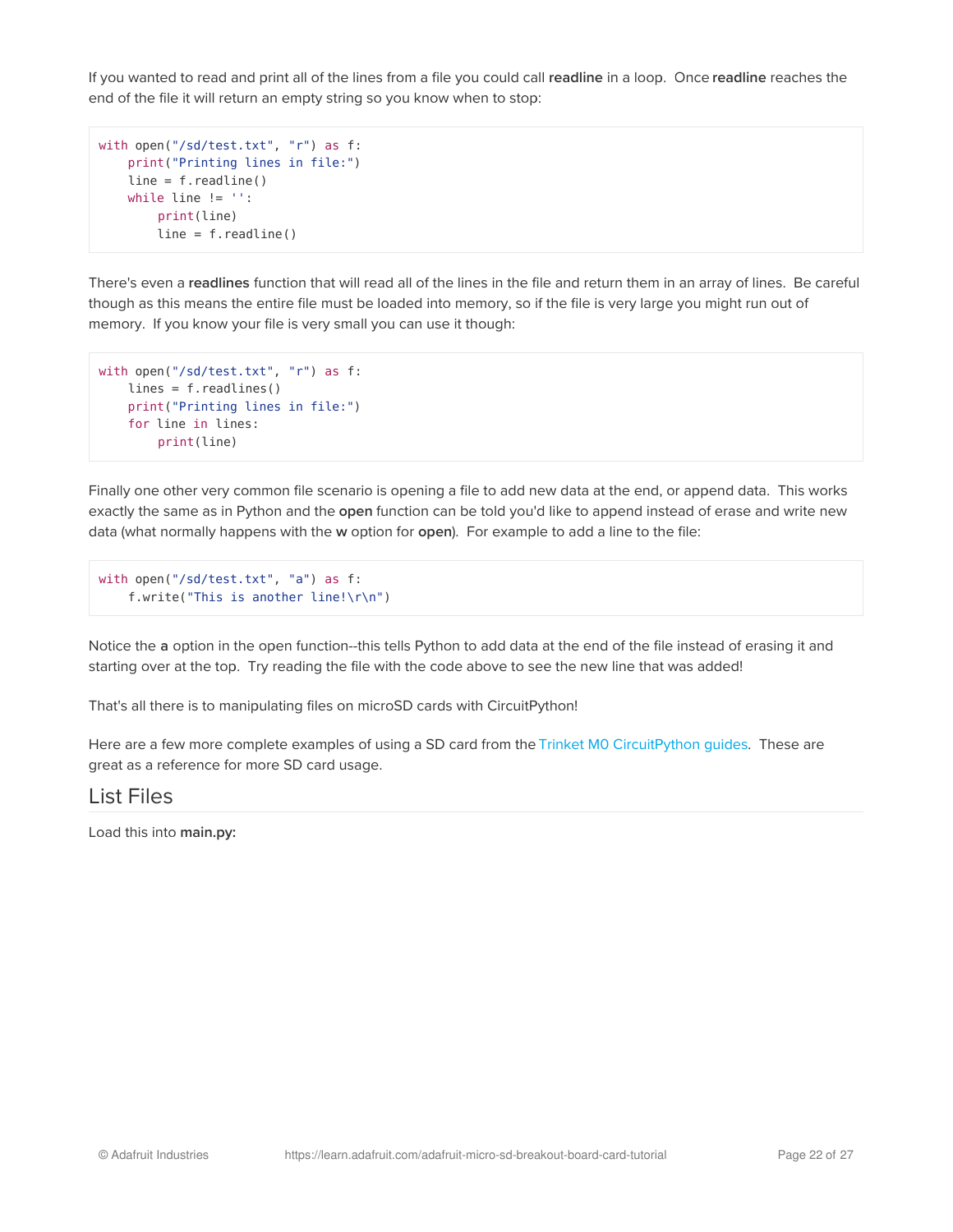```
import adafruit_sdcard
import busio
import digitalio
import board
import storage
import os
# Use any pin that is not taken by SPI
SD_CS = board.D0# Connect to the card and mount the filesystem.
spi = busio.SPI(board.SCK, board.MOSI, board.MISO)
cs = digitalio.DigitalInOut(SD_CS)
sdcard = adafruit_sdcard.SDCard(spi, cs)
vfs = storage.VfsFat(sdcard)
storage.mount(vfs, "/sd")
# Use the filesystem as normal! Our files are under /sd
# This helper function will print the contents of the SD
def print directory(path, tabs = \theta):
    for file in os.listdir(path):
        stats = os.stat(path+"/"+file)
        filesize = stats[6]isdir = stats[0] & 0 \times 4000if filesize < 1000:
           sizestr = str(filesize) + " by"
        elif filesize < 1000000:
            sizestr = "%0.1f KB" % (filesize/1000)
        else:
            sizestr = "%0.1f MB" % (filesize/1000000)
        prettyprintname = ""
        for i in range(tabs):
            prettyprintname += " "
        prettyprintname += file
        if isdir:
            prettyprintname += "/"
        print('{0:<40} Size: {1:>10}'.format(prettyprintname, sizestr))
        # recursively print directory contents
        if isdir:
            print_directory(path+"/"+file, tabs+1)
print("Files on filesystem:")
print("====================")
print_directory("/sd")
```
Once it's loaded up, open up the REPL (and restart it with  $\Delta D$  if necessary) to get a printout of all the files included. We recursively print out all files and also the filesize. This is a good demo to start with because you can at least tell if your files exist!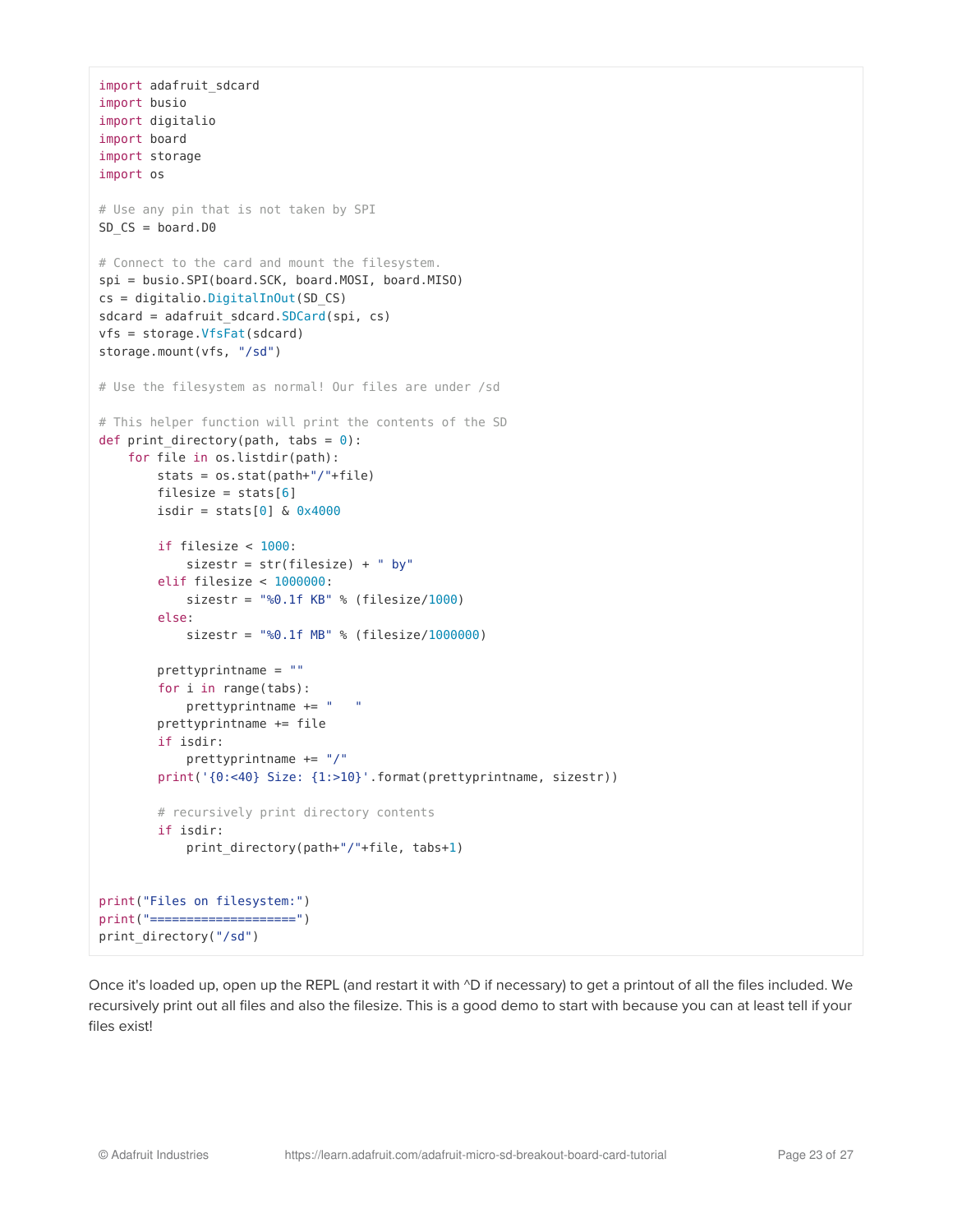| Adafruit CircuitPython REPL |       |               |      |  |
|-----------------------------|-------|---------------|------|--|
| Files on filesystem:        |       |               |      |  |
| -------------------         |       |               |      |  |
| TeensyDemo.bin              | Size: | 8.4 MB        |      |  |
| SEARCH.HTM                  |       | Size: 75.5 KB |      |  |
| fw.bin                      |       | Size: 18.0 KB |      |  |
| System Volume Information/  | Size: |               | 0 by |  |
| WPSettings.dat              | Size: | $12$ by       |      |  |
| IndexerVolumeGuid           | Size: | 76 by         |      |  |
| test.txt~                   | Size: | $254$ by      |      |  |
| test.txt                    | Size: | $12$ by       |      |  |
| binaries/                   | Size: |               | 0 by |  |
| 2772cipy.bin                | Size: | 239.6 KB      |      |  |
| 2772test.bin                |       | Size: 29.6 KB |      |  |
| bootload.bin                |       | Size: 8.2 KB  |      |  |
| 2772blnk.bin                | Size: | 18.0 KB       |      |  |

But you probably want to do a little more, lets log the temperature from the chip to a file.

Here's the new script

```
import adafruit_sdcard
import microcontroller
import busio
import digitalio
import board
import storage
import os
import time
# Use any pin that is not taken by SPI
SD CS = board.D0led = digitalio.DigitalInOut(board.D13)
led.direction = digitalio.Direction.OUTPUT
# Connect to the card and mount the filesystem.
spi = busio.SPI(board.SCK, board.MOSI, board.MISO)
cs = digitalio.DigitalInOut(SD_CS)
sdcard = adafruit sdcard.SDCard(spi, cs)vfs = storage.VfsFat(sdcard)
storage.mount(vfs, "/sd")
# Use the filesystem as normal! Our files are under /sd
print("Logging temperature to filesystem")
# append to the file!
while True:
    # open file for append
    with open("/sd/temperature.txt", "a") as f:
       led.value = True # turn on LED to indicate we're writing to the file
        t = microcontroller.cpu.temperature
        print("Temperature = %0.1f" % t)
       f.write("%0.1f\n" % t)
       led.value = False # turn off LED to indicate we're done
    # file is saved
    time.sleep(1)
```
When saved, the Trinket will start saving the temperature once per second to the SD card under the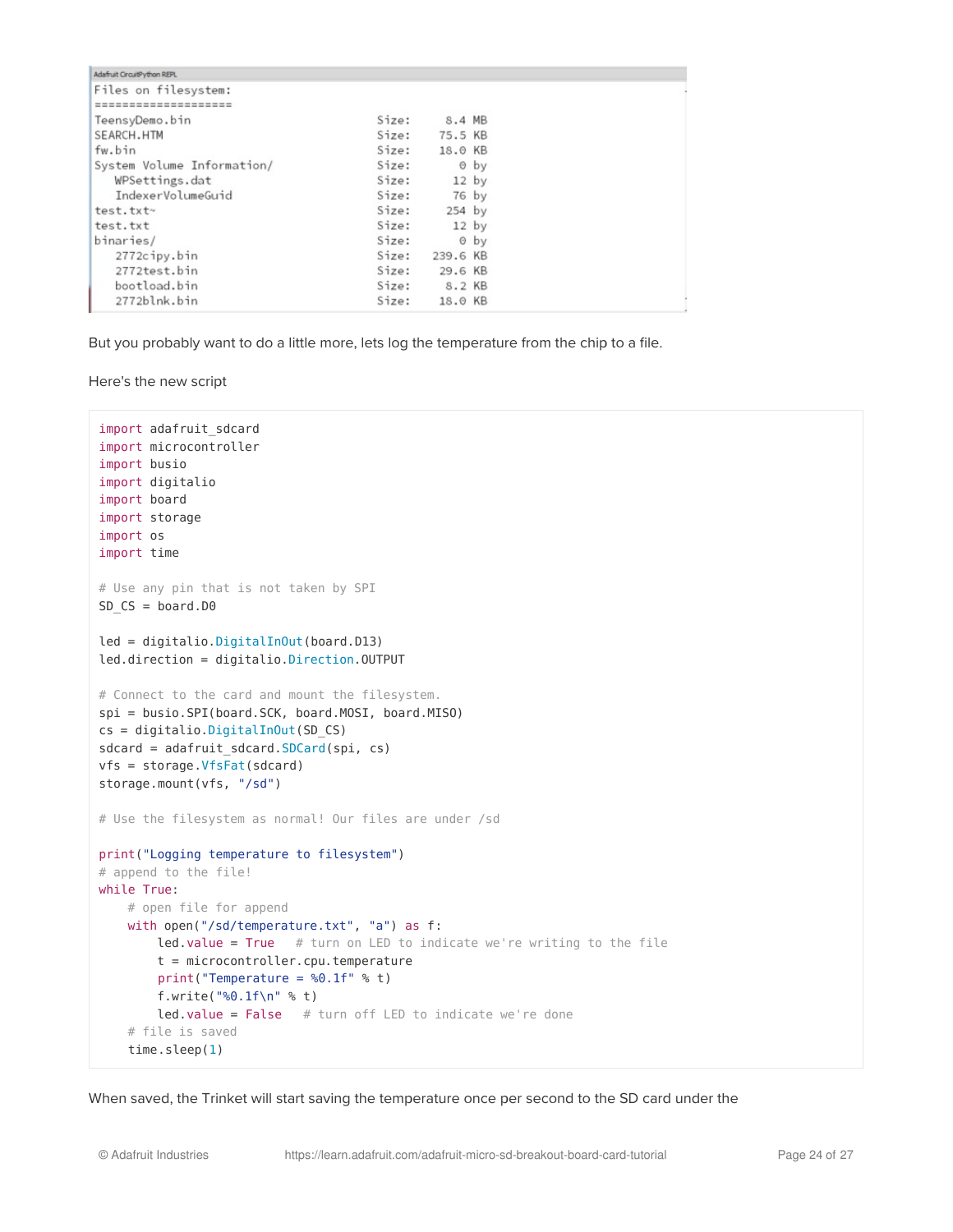#### file temperature.txt

```
∸
   2223 # Use the filesystem as normal! Our files are under /sd
   24as print("Logging temperature to filesystem")
  26 # append to the file!
  27 while True:
          # open file for append
  _{\rm 28}with open("/sd/temperature.txt", "a") as f:
   ^{29}led, value = True # turn on LED to indicate we're writing to the file
   30<sup>°</sup>+ = microcontrollor env tomnearative\overline{a}Adafruit CircuitPython REPL
                                                                                                \overline{\phantom{0}}Auto-reload is on. Simply save files over USB to run them or enter REPL to disable.
main.py output:
Logging temperature to filesystem
Temperature = 26.1Temperature = 26.2Temperature = 25.9Temperature = 26.0Adafruit
```
The key part of this demo is in these lines:

```
print("Logging temperature to filesystem")
# append to the file!
while True:
   # open file for append
   with open("/sd/temperature.txt", "a") as f:
       led.value = True # turn on LED to indicate we're writing to the filet = microcontroller.cpu.temperature
       print("Temperature = %0.1f" % t)
       f.write("%0.1f\n" % t)
       led.value = False # turn off LED to indicate we're done
    # file is saved
    time.sleep(1)
```
This is a slightly complex demo but it's for a good reason. We use with (a 'context') to open the file for appending, that way the file is only opened for the very short time its written to. This is safer because then if the SD card is removed or the board turned off, all the data will be safe(r).

We use the LED to let the person using this know that the temperature is being written, it turns on just before the write and then off right after.

After the LED is turned off the with ends and the context closes, the file is safely stored.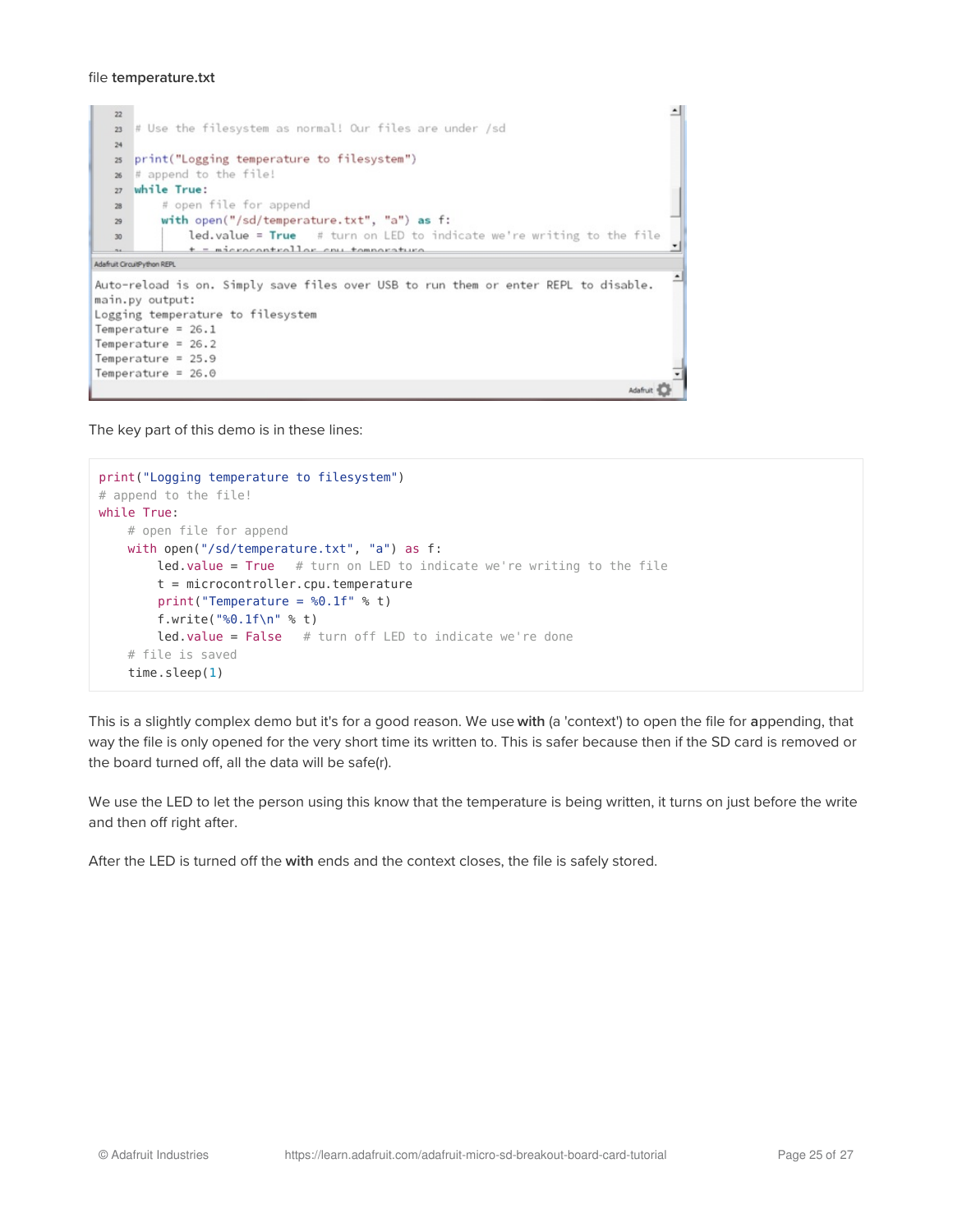### <span id="page-25-0"></span>Download

- [Transcend](http://www.adafruit.com/datasheets/TS16GUSDHC6.pdf) microSD card datasheet
- [EagleCAD](https://github.com/adafruit/MicroSD-breakout-board) PCB files on GitHub
- **•** Fritzing object in the [Adafruit](https://github.com/adafruit/Fritzing-Library) Fritzing library

### <span id="page-25-1"></span>**Schematic**

Click to embiggen



For the level shifter we use the [CD74HC4050](http://www.ti.com/product/CD74HC4050/) which has a typical propagation delay of "10ns

### <span id="page-25-2"></span>Fabrication Print

Dims in inches